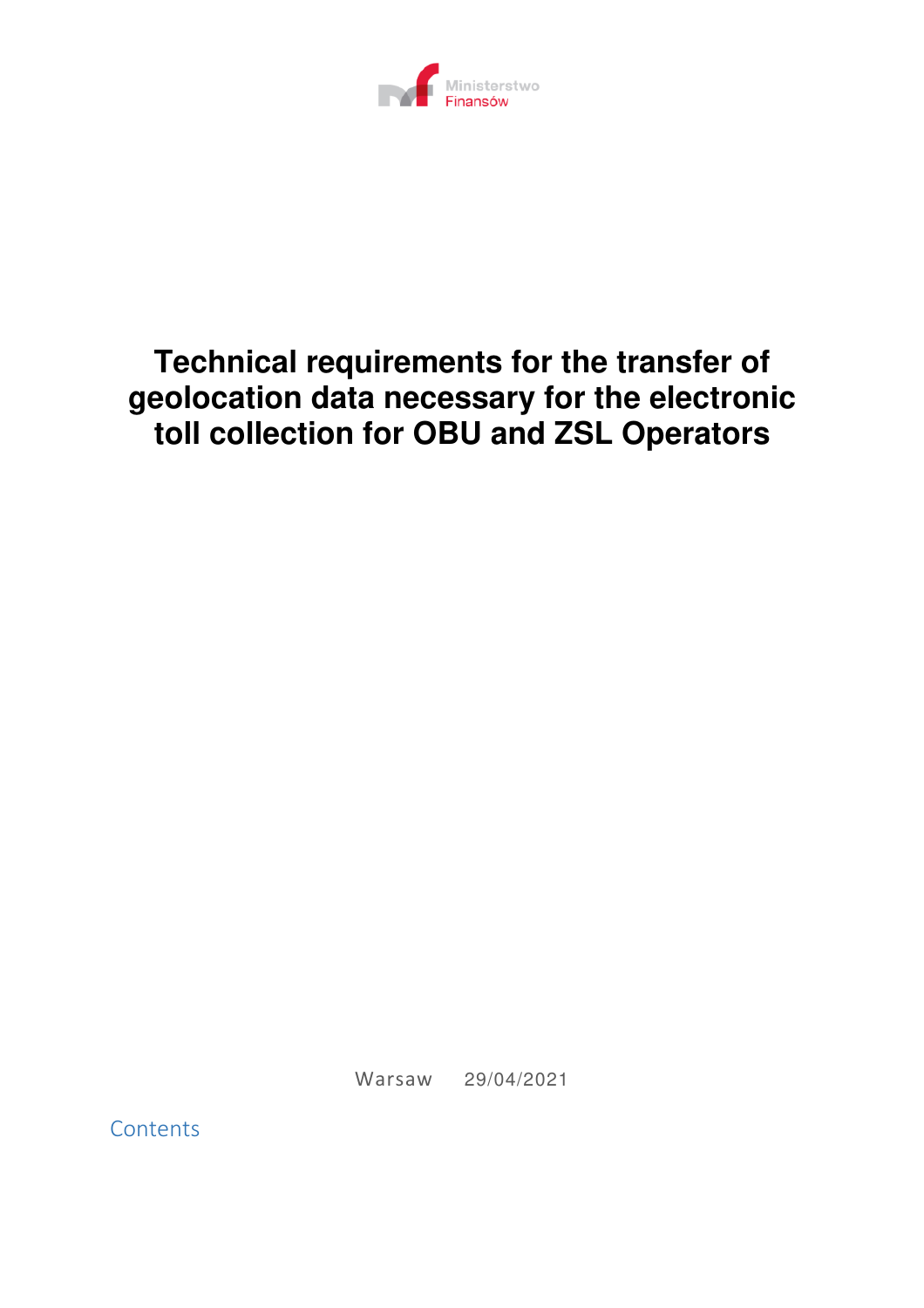| 1              |                                                                                          |  |                                                                                           |  |
|----------------|------------------------------------------------------------------------------------------|--|-------------------------------------------------------------------------------------------|--|
| $\overline{2}$ |                                                                                          |  |                                                                                           |  |
|                | 2.1                                                                                      |  |                                                                                           |  |
|                | 2.2                                                                                      |  |                                                                                           |  |
| 3              |                                                                                          |  |                                                                                           |  |
|                | 3.1                                                                                      |  | Transmission by the ZSL Operator or the OBU Operator location data from devices indicated |  |
|                | 3.2                                                                                      |  |                                                                                           |  |
|                | 3.3                                                                                      |  |                                                                                           |  |
|                | 3.4                                                                                      |  |                                                                                           |  |
|                | 3.5                                                                                      |  |                                                                                           |  |
|                | 3.6                                                                                      |  |                                                                                           |  |
|                | 3.7                                                                                      |  | Data validation - responsibilities of the ZSL Operator and the OBU Operator  10           |  |
|                | 3.8                                                                                      |  |                                                                                           |  |
|                | Information necessary to connect the ZSL Operator or OBU Operator to the NSKPO 11<br>3.9 |  |                                                                                           |  |
|                | 3.10                                                                                     |  |                                                                                           |  |
|                | 3.10.1                                                                                   |  |                                                                                           |  |
|                | 3.10.2                                                                                   |  |                                                                                           |  |
|                | 3.10.3                                                                                   |  |                                                                                           |  |
|                | 3.11                                                                                     |  |                                                                                           |  |
| 4              |                                                                                          |  |                                                                                           |  |
| 5              |                                                                                          |  |                                                                                           |  |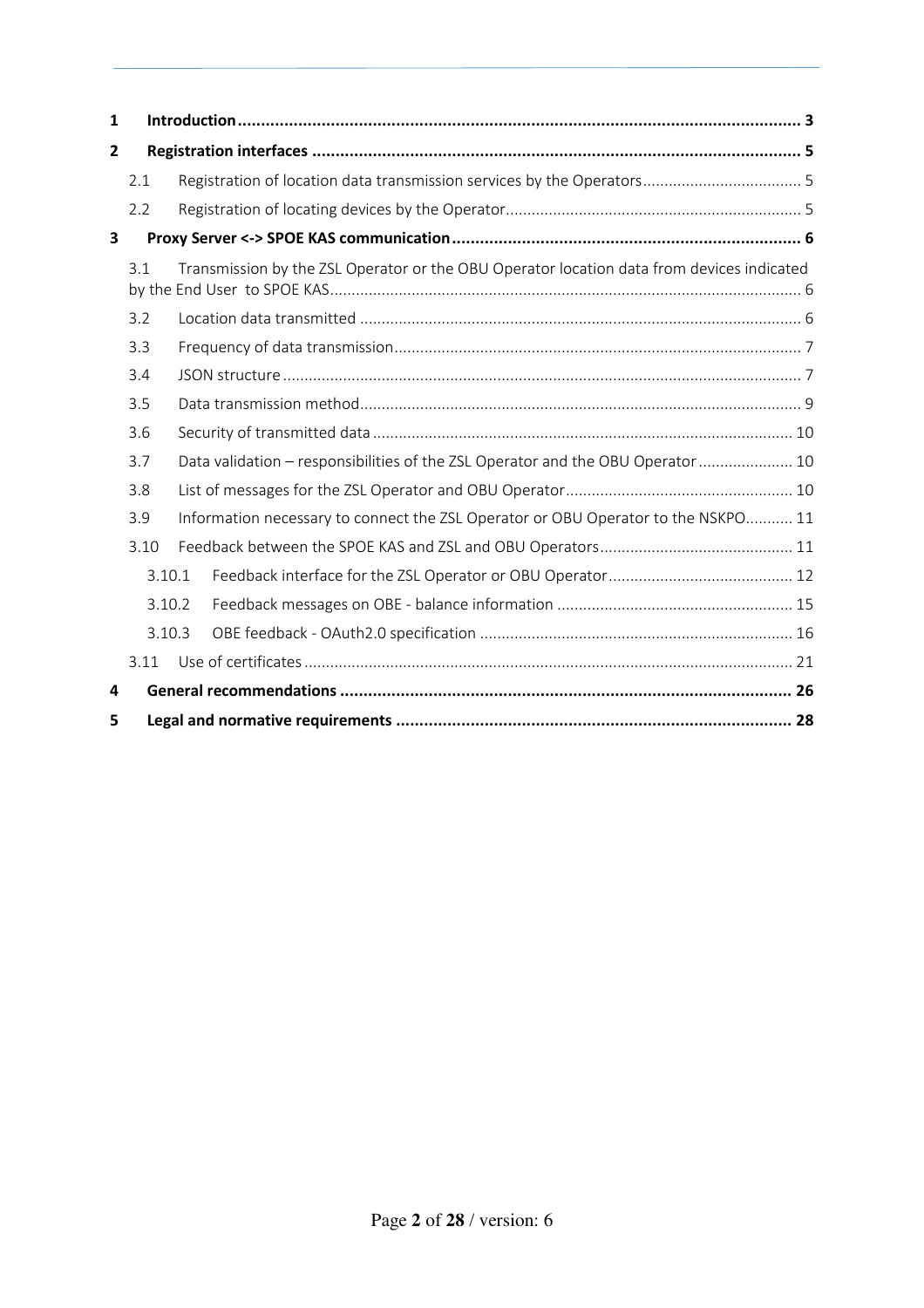## Dictionary of terms

| <b>Term</b>        | <b>Description</b>                                                              |
|--------------------|---------------------------------------------------------------------------------|
| OBE                | (Eng. On Board Equipment) - a toll system component located in a moving         |
|                    | vehicle. For example: mobile devices (equipped with free software provided      |
|                    | by KAS), a device providing information for an external locating system (ZSL),  |
|                    | and on-board units (OBU) using satellite positioning and data transmission      |
|                    | technologies.                                                                   |
| OBU                | (Eng. On Board Unit - a device installed in a vehicle to collect the Electronic |
|                    | Toll, providing information for the OBU operator's system.                      |
| OBU operator       | The OBU service management company.                                             |
| ZSL operator       | The ZSL service management company.                                             |
| Operator           | ZSL operator and/or OBU operator                                                |
| <b>ZSL</b>         | - a system independent of the SPOE KAS that provides information on             |
|                    | vehicle location. They are solutions by commercial companies for tracking       |
|                    | the location and movement of vehicle fleets.                                    |
| <b>JSON</b>        | (Eng. JavaScript Object Notation) - a data exchange format.                     |
| <b>JSON Schema</b> | Defines the data structure in JSON.                                             |
| <b>MCC</b>         | (Eng. Mobile Country Code) - a unique wireless network country of               |
|                    | operation identification number.                                                |
| <b>MNC</b>         | (Eng. Mobile Network Code) - a wireless network (operator) identification       |
|                    | number unique within a given country.                                           |
| Jamming            | GNSS signal jamming by electronic devices.                                      |
| Spoofing           | Attacks on an ICT system by impersonating another element of the IT             |
|                    | system.                                                                         |
| <b>EGNOS</b>       | (Eng. European Geostationary Navigation Overlay Service - the European          |
|                    | GPS and GLONASS systems and, in the future, the Galileo system.                 |
| PEM                | (Eng. Privacy Enhanced Mail) - a file format for storing and sending            |
|                    | cryptographic keys, certificates, and other data defined in RFC 7468.           |
| Base64             | Used to encode a sequence of bytes. Defined in RFC 4648.                        |
| <b>TLS</b>         | (Eng. Transport Layer Security, a standard Internet cryptographic protocol      |
|                    | that ensures data transmission confidentiality and integrity, server            |
|                    | (sometimes client) authentication. This is a SSL protocol extension.            |
| SSL                | (Eng. Secure Socket Layer) - a standard cryptographic protocol used for         |
|                    | secure transmission of documents over computer networks.                        |
| <b>CSR</b>         | (Eng. Certificate Signing Request - a request to sign a certificate; an         |
|                    | encrypted message sent to the issuer in the process of applying for an SSL      |
|                    | Certificate. During CSR generation, there is also a private key created.        |
| <b>GPS</b>         | (Eng. Global Positioning System - an American radio navigation system based     |
|                    | on satellites.                                                                  |
| <b>GNSS</b>        | (Eng. Global Navigation Satellite System - a global navigation system           |
|                    | covering the whole Earth. For example: GPS.                                     |
| <b>SPOE KAS</b>    | The Electronic Toll Collection System of the National Revenue                   |
|                    | Administration                                                                  |

## 1 Introduction

The SPOE KAS is used for toll collection based on GNSS techniques. The Act of 6 May 2020 amending the Act on Public Roads and some other acts defines the principles of toll collection by means of mobile devices, external location systems (ZSL) and on-board units (OBU). There must be OBE (On-Board Equipment) installed in the vehicle. Data from OBE devices are transferred to the SPOE KAS via the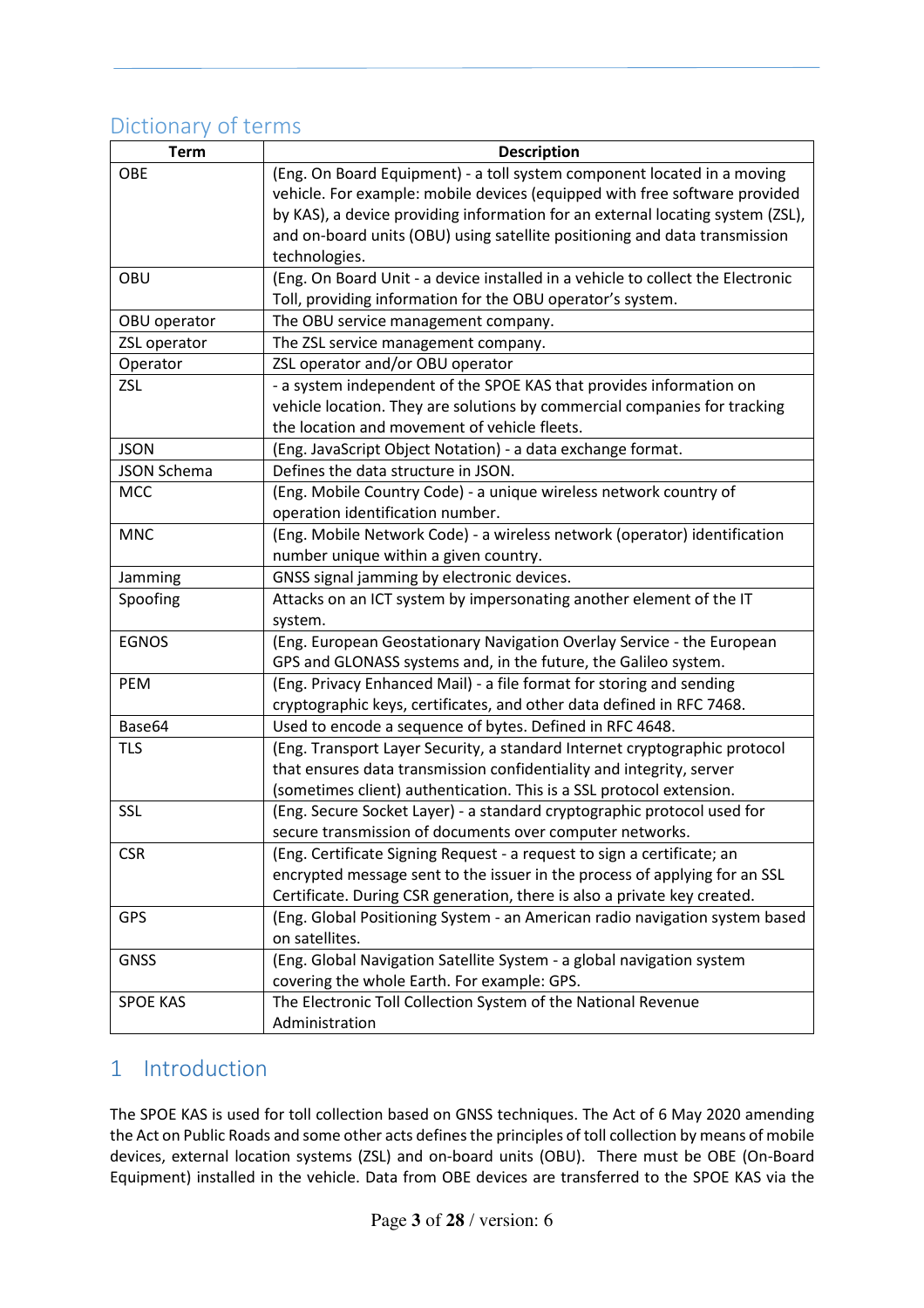OBU Operator or ZSL Operator. It is also possible to transfer location data by means of a mobile application (**this application is not discussed in this document**). Fig.1 shows a supporting mobile application that may be used to display the SPOE KAS feedback, e.g. balance status, to the driver. For an OBU with a display, it is possible to send feedback to the OBU via the Operator's system. The messages are sent to the OBU Operator who sends them to the appropriate OBU devices to which they are addressed. Data from the locating devices is sent to the Operator's Proxy Server and then transferred to the input interface of the SPOE KAS.



Figure 1 1 Main system components discussed in the document

**This document describes the technical requirements for transmitting geolocation data necessary for electronic fee collection, in particular the technical specification of the interface, communication and encryption protocols and the method of communication authentication by the OBU or ZSL Operator.**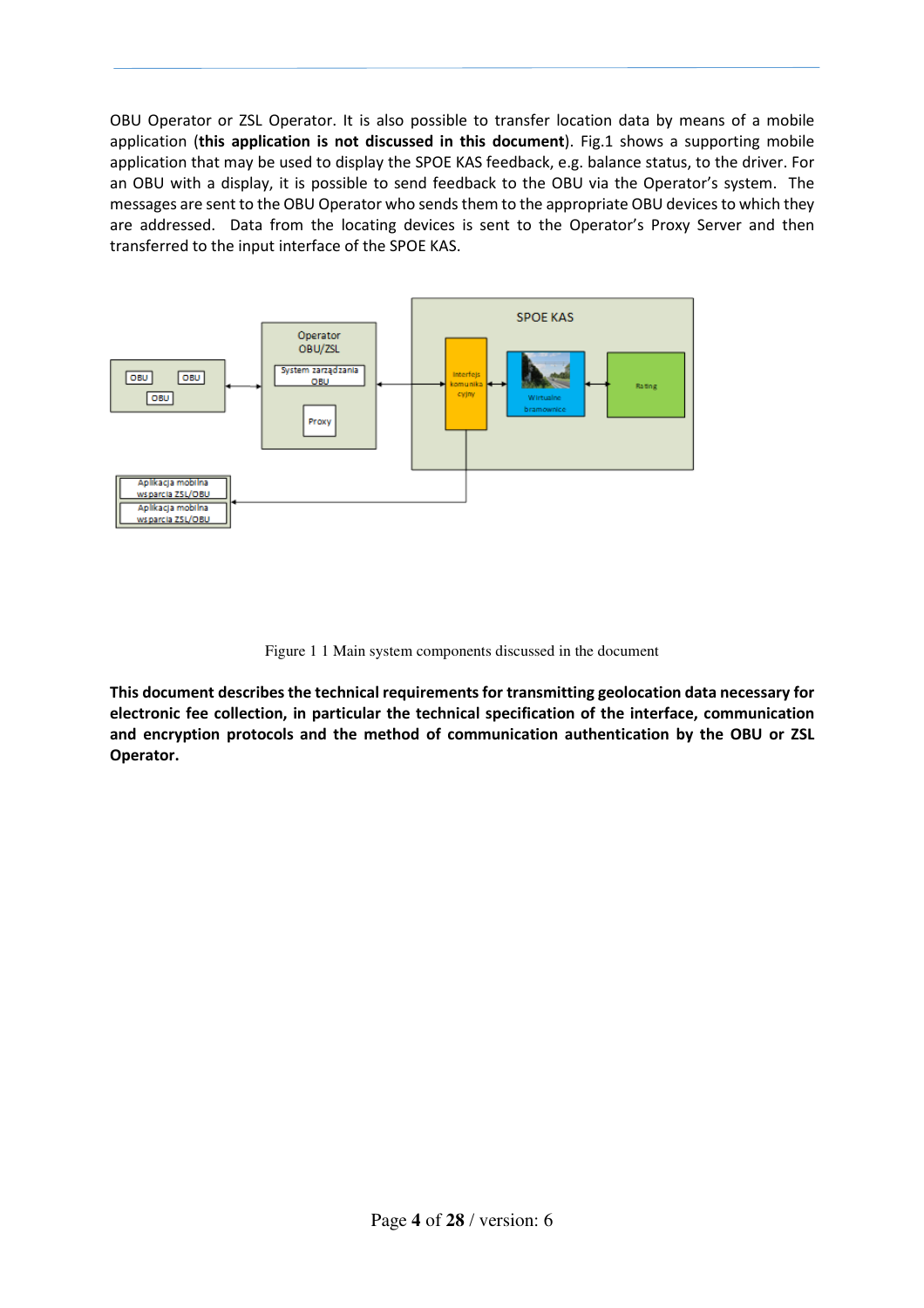## 2 Registration interfaces

The process of registration of services and devices will be carried out in accordance with the rules described in detail in the Technical Specification of Communications and Communication Interfaces of the ZSL/OBU Operator. The Specification allows the registration and updating of data through a visual HTML interface (dedicated forms) or through a non-visual web service (SOAP). Communication with the use of non-visual services is based on structured xml messages, compliant with the specification of data exchange with the PUESC portal.

## 2.1 Registration of location data transmission services by the Operators

The Operator may choose the scope of the service provided for two systems: SENT-GEO and SPOE KAS. The service may be provided to SENT-GEO, SENT-GEO, and SPOE KAS or only SPOE KAS. Registration of ZSL Operators or OBU Operators consists of the following steps:

- a. The Operator sends to the SPOE KAS
	- i. a list of IP numbers of the servers from which it will be transferring data in the future;
	- ii. a request for an SSL/TLS client certificate;
	- iii. a complete address of the feedback interface (main and dedicated to obtain a token authorizing feedback communication according to the OAuth2.0 standard) and authentication data: client id (login), client secret (password)), scope (scope of rights), grant type (type of rights),
	- iv. contact details of the service administrator on the Operator's side,
- b. As feedback, the Operator receives
	- i. the Operator's service number registered in the SPOE KAS,
	- ii. the URL of the SPOE KAS service dedicated to communication with the Operator's service (this is the address of the individual interface used to exchange data with the SPOE KAS); In the case of SENT-GEO registration, a second independent interface is transferred to the geolocation data port according to the adaptation in the specification of the data connector for this system
	- iii. SSL/TLS certificate of the customer issued by SPOE KAS certification center

### 2.2 Registration of locating devices by the Operator

Registration by the Operator of ZSL or OBU locating devices in the SPOE KAS includes the following steps:

- a. The Operator sends to the SPOE KAS i.a.:
- i. technical identifiers of the end user's GNSS location devices associated with the Operator's service
- b. As feedback, the Operator receives i.a.:
	- i. the end user's GPS device number linked to the technical identifier of the GPS device (link 1 technical identifier = 1 GPS device number) and a password (PIN) enabling connection of the device with the SPOE KAS application.

When transmitting, the operator provides the technical number for which the business identifier was received in the "serialnumber" field. Do not send the values of the business IDs received in the "serialnumber" field.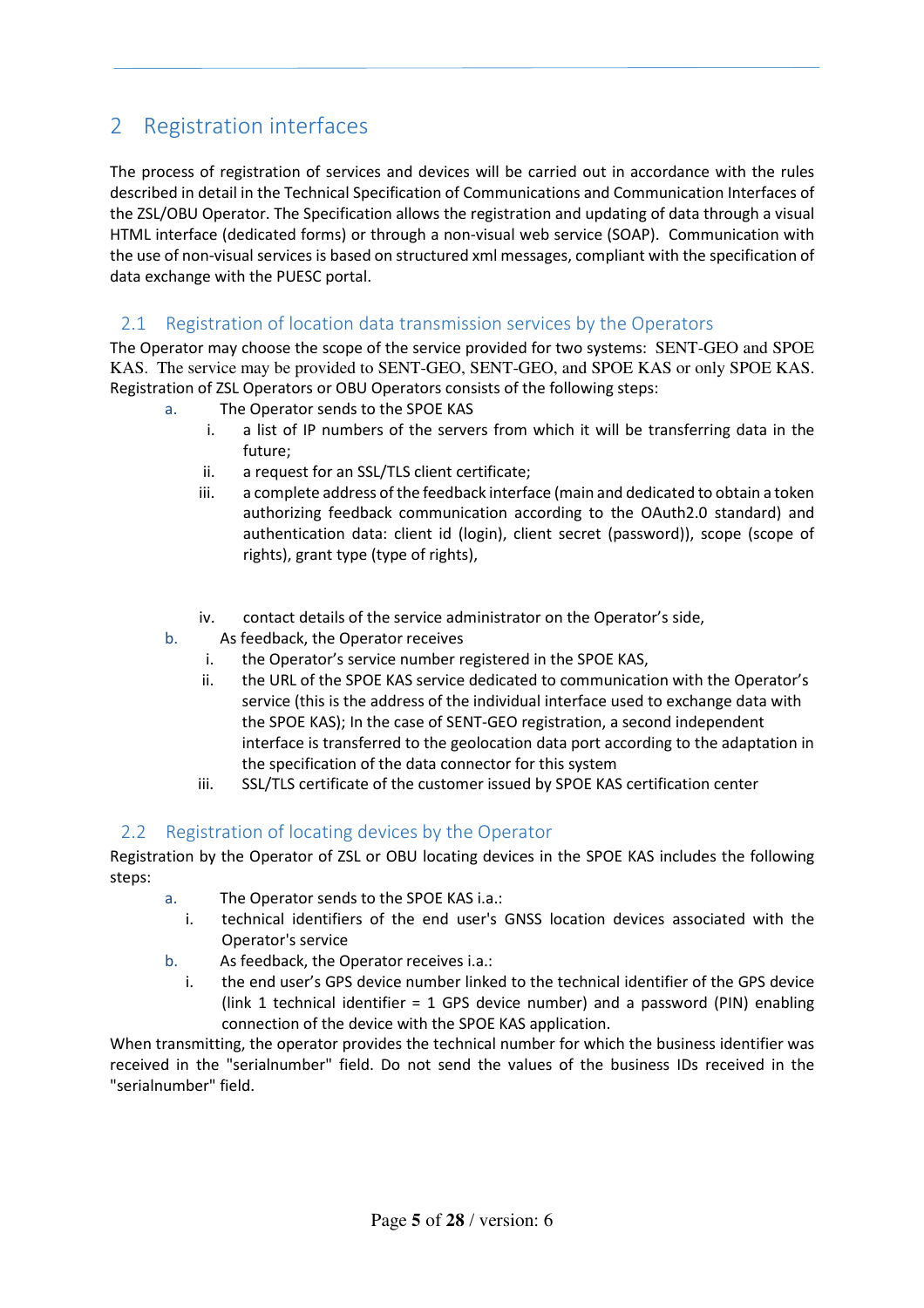## 3 Proxy Server <-> SPOE KAS communication

## 3.1 Transmission by the ZSL Operator or the OBU Operator location data from devices indicated by the End User to SPOE KAS

The ZSL Operator or OBU Operator provides the SPOE KAS with location data from devices indicated by the end user:

- a. to the service available at the address provided during the registration of the Operator's localization service,
- b. using the HTTPS protocol to authorize itself with an issued client certificate,
- c. Using the REST mechanism and HTTP POST method in JSON format, as per the current scheme hereinafter referred to as JSON Schema.

The data transmission costs remain with the user and depend on the selected operator.

## 3.2 Location data transmitted

The location data record must have the following information, with the exceptions described in \* and \*\*:

- location data record number,
- technical identifier of the device
- latitude
- longitude
- altitude above sea level\*,
- time stamp of the location data collection time
- speed
- location data transfer error\*;
- azimuth,
	- class of the event\*\*:
		- o location,
		- $\circ$  turning on the device (turnon) usually involves pressing a button; if there is no such button, it is often connected to the power supply; sometimes the device is always turned on, then it is recommended to generate a "startjourney" event after changing the position of the vehicle after a long period of inactivity,
		- o turning off the device (turnoff) similar to turning on the device,
		- $\circ$  beginning the route (startjourney) detection of a change in position after a period of inactivity, usually it is half an hour,
		- o ending the route (endjourney) reaching the destination point, it can also be synonymous with turning off the ignition,
		- $\circ$  disconnecting from the power supply (plugout),
		- $\circ$  connection to the power supply (plugin),
		- $\circ$  GSM online (gsmonline) GSM range greater than 0,
		- o GSM offline (gsmoffline) GSM range 0,
		- o GNSS online (gpsonline) the number of visible satellites at least 3,
		- o GNSS offline (gpsoffline),
		- o jamming,
		- $\circ$  spoofing an attempt to impersonate another device and sending false data; due to the fact that not every device is able to detect such intrusion, this functionality is recommended and not required;
	- $lac Location Area Code (area identifier where Cell ID is unique)$ <sup>\*</sup>,
- mcc Mobile Country Code\*,
- mnc Mobile Network Code\*.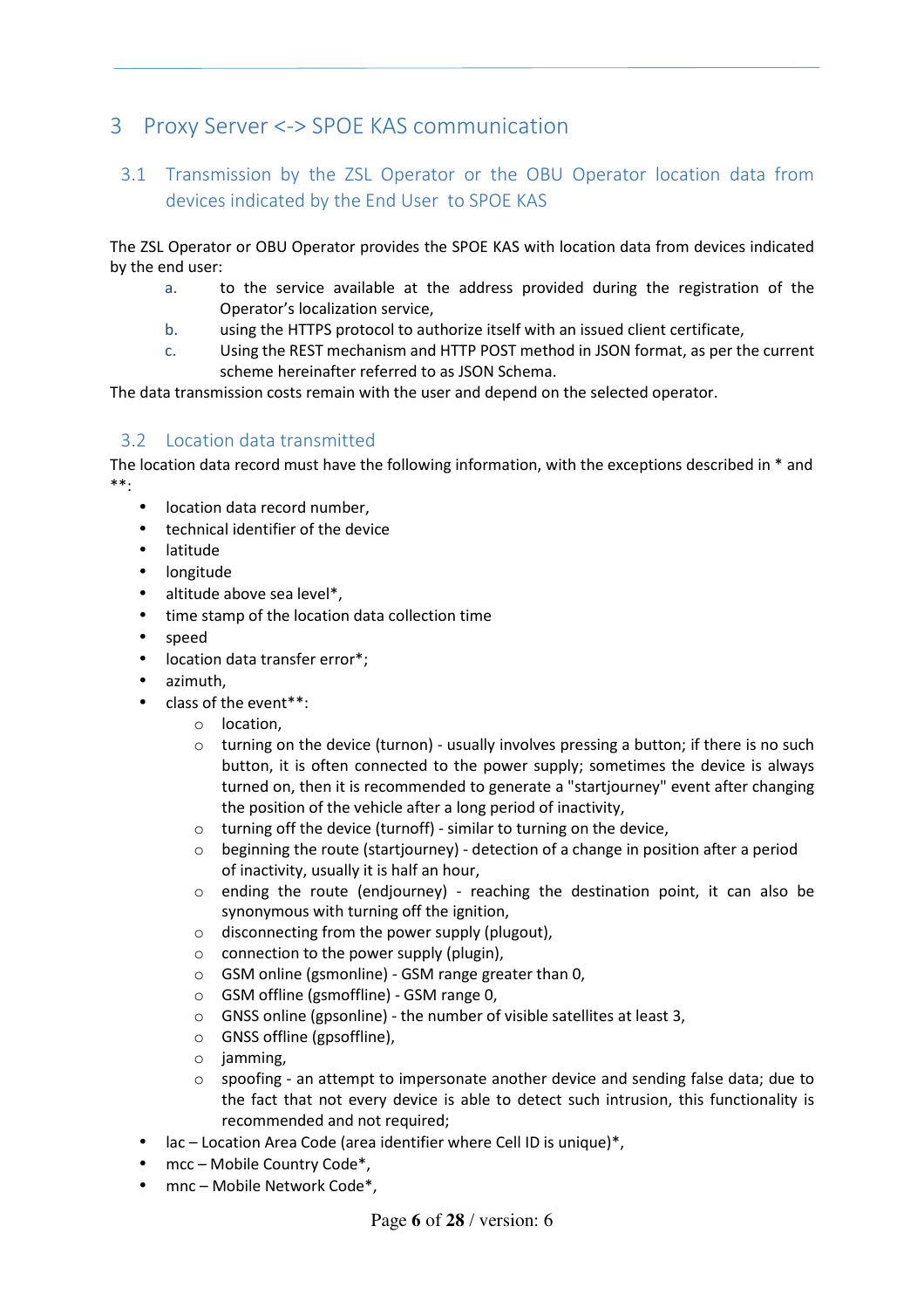- cid GSM cell area identifier (Cell ID)\*,
- number of satellites used to establish the position,
- number of visible satellites\*.

The exact specification of the fields is presented in chapter 3.4.

\*- in accordance with point 3.4 is not required, but these fields shall be included in the data record if available.

\*\*- not required **except for the location (location), which is mandatory to provide as part of the event classes**.

## 3.3 Frequency of data transmission

The ZSL Operator, OBU Operator **MUST** transmit data to the SPOE KAS at a frequency of **1 data packet per minute (60 seconds)**. The data packet contains location data and events generated at the OBE level (such as switching on the ignition, starting, stopping, switching off, etc.). in accordance with point 3.2). Location data **MUST** be collected at a frequency of **1 location per 5 seconds**. In one packet, the operator can send data from many devices (the packet size limit is 5 MB).

**The frequency of data collection and transmission is a necessary condition and is not subject to change.** 

## 3.4 JSON structure

The data will be transmitted in the form of a JSON array, in which individual elements are JSON objects containing single route recording points. The description of individual fields, validation rules and information on field maturity in Schema\_nkspo\_v\_1\_0 are shown in Table 1.

| <b>Name</b>  | <b>Description</b>                                                                                                                                                                                                                                                                                                                                | <b>Validation rule</b>                                                                                                                                           | <b>Required</b> |  |
|--------------|---------------------------------------------------------------------------------------------------------------------------------------------------------------------------------------------------------------------------------------------------------------------------------------------------------------------------------------------------|------------------------------------------------------------------------------------------------------------------------------------------------------------------|-----------------|--|
| dataid       | A unique and incremented (at the OBE level)<br>identifier of the record in the source system, a<br>variable used for verification purposes during the<br>test period and useful for sorting - completing                                                                                                                                          | "type": "string",<br>minLength": 1,"maxLength": 32,                                                                                                              | Yes             |  |
|              | data when packages are not be shipped in<br>sequence.                                                                                                                                                                                                                                                                                             | "examples": ["1", "1960472"]                                                                                                                                     |                 |  |
| serialNumber | A unique locator identifier, a maximum length of<br>50 characters allowed, lowercase and uppercase<br>Latin letters from ranges (a-z) and (A-Z), digits (0-<br>9) and hyphen-minus (-) and underscore $(\_)$ ,<br>which are a subset of the ASCI (eng. American<br>Standard Code for Information Interchange) are<br>allowed. Not case sensitive. | "type": "string", "minLength": 1,<br>"maxLength": 50,<br>"pattern": "^[a-zA-Z0-9\-<br>_]{1,50}\$",<br>"examples":<br>["0000000000B1",<br>"35A058060495422C7934"] | Yes             |  |
| latitude     | A latitude downloaded from the GNSS<br>transmitter, WGS 84 reference system,<br>recommended minimum number of decimal<br>places: 6, maximum number of decimals allowed:<br>10.                                                                                                                                                                    | "type": "number","minimum": -<br>90.0, "maximum": 90.0,<br>"multipleOf": 0.0000000001,<br>"examples": [52.0375868826,<br>52.172644]                              | <b>Yes</b>      |  |
| longitude    |                                                                                                                                                                                                                                                                                                                                                   | type": "number","minimum": -<br>180.0,                                                                                                                           | Yes             |  |

#### **Table 1. Schema\_SPOE\_v\_1\_0**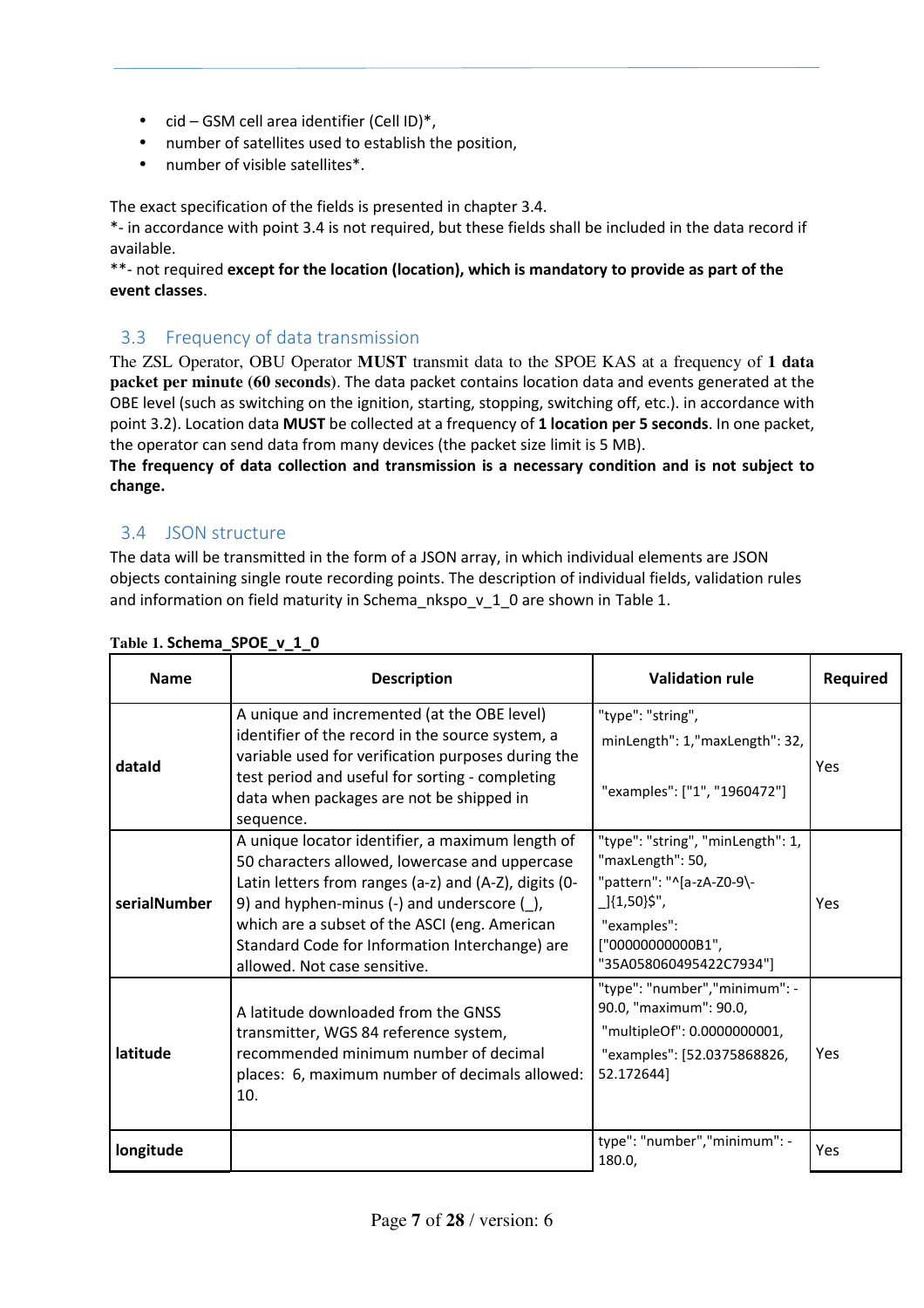| <b>Name</b>  | <b>Description</b>                                                                                                                                                                                                                                                                                                                                                                                                                                                                                      | <b>Validation rule</b>                                                                                                                                                                                       | Required |
|--------------|---------------------------------------------------------------------------------------------------------------------------------------------------------------------------------------------------------------------------------------------------------------------------------------------------------------------------------------------------------------------------------------------------------------------------------------------------------------------------------------------------------|--------------------------------------------------------------------------------------------------------------------------------------------------------------------------------------------------------------|----------|
|              | A longitude downloaded from the GNSS<br>transmitter, WGS 84 reference system,<br>recommended minimum number of decimal<br>places: 6, maximum number of decimals allowed:<br>10.                                                                                                                                                                                                                                                                                                                         | "maximum": 180.0,<br>"multipleOf": 0.0000000001,<br>"examples": [21.1956136,<br>20.026094]                                                                                                                   |          |
| altitude     | An ellipsoidal altitude downloaded from the GPS<br>transmitter, unit [m], maximum number of<br>decimals allowed: 2.                                                                                                                                                                                                                                                                                                                                                                                     | "type": ["number", "null"],<br>"minimum": -1000.0,<br>"maximum": 4000.0,<br>"multipleOf": 0.01,<br>"examples": [10.0, 200.02]                                                                                | No.      |
| fixTimeEpoch | A time stamp with the date and time downloaded<br>from the GNSS transmitter, associated with the<br>geographical position from a given record, UTC<br>time zone, the SPOE KAS time stamp has a format<br>similar to Epoch / Unix Timestamp, but given with<br>microsecond accuracy (16 digits), so it is the<br>number of microseconds that elapsed from<br>'00:00:00 Coordinated Universal Time (UTC),<br>Thursday, 1 January 1970', the minimum value<br>indicates 2017. 09.20 00:00:00 UTC, integer. | type": "integer", "minimum":<br>1505865600000000,<br>"examples":<br>[1506086623000000,<br>1511273867317000]                                                                                                  | Yes      |
| gpsSpeed     | A speed of movement downloaded from the GNSS<br>transmitter $-$ unit [m/s], maximum number of<br>decimal places allowed: 2. Maximum speed<br>allowed: 56.00 [m/s].                                                                                                                                                                                                                                                                                                                                      | "type": "number", "minimum":<br>0.0, "maximum": 56.0,<br>"multipleOf": 0.01,<br>"examples": [3.21, 20.0]                                                                                                     | Yes      |
| accuracy     | Location accuracy downloaded from GNSS<br>transmitter - circle radius in meters, maximum<br>number of decimal places allowed: 2.                                                                                                                                                                                                                                                                                                                                                                        | "type": "number",<br>"minimum": 0.0,<br>"multipleOf": 0.01,<br>"examples": [10.14, 30.0]                                                                                                                     | No       |
| gpsHeading   | Azimuth - unit [degree], maximum number of<br>decimals allowed: 2.                                                                                                                                                                                                                                                                                                                                                                                                                                      | "type": "number",<br>"minimum": $0.0$ ,<br>"maximum": 360.0,<br>"multipleOf": 0.01,<br>"examples": [40.14, 230.0]                                                                                            | Yes      |
| eventType    | type of event                                                                                                                                                                                                                                                                                                                                                                                                                                                                                           | "type": "string"<br>"enum": ['turnon', 'turnoff',<br>'startjourney', 'endjourney',<br>'plugout', 'plugon', 'gsmonline',<br>'gsmoffline', 'gpsonline',<br>'gpsoffline', 'jamming',<br>'spoofing', 'location'] | Yes      |
| lac          | <b>GNSS base station ID</b>                                                                                                                                                                                                                                                                                                                                                                                                                                                                             | "type": "string"<br>"pattern": "^[A-Fa-f0-9]{4}\$"                                                                                                                                                           | No       |
| $\sf{mcc}$   | GSM operator country identifier                                                                                                                                                                                                                                                                                                                                                                                                                                                                         | "type": "string"                                                                                                                                                                                             | No       |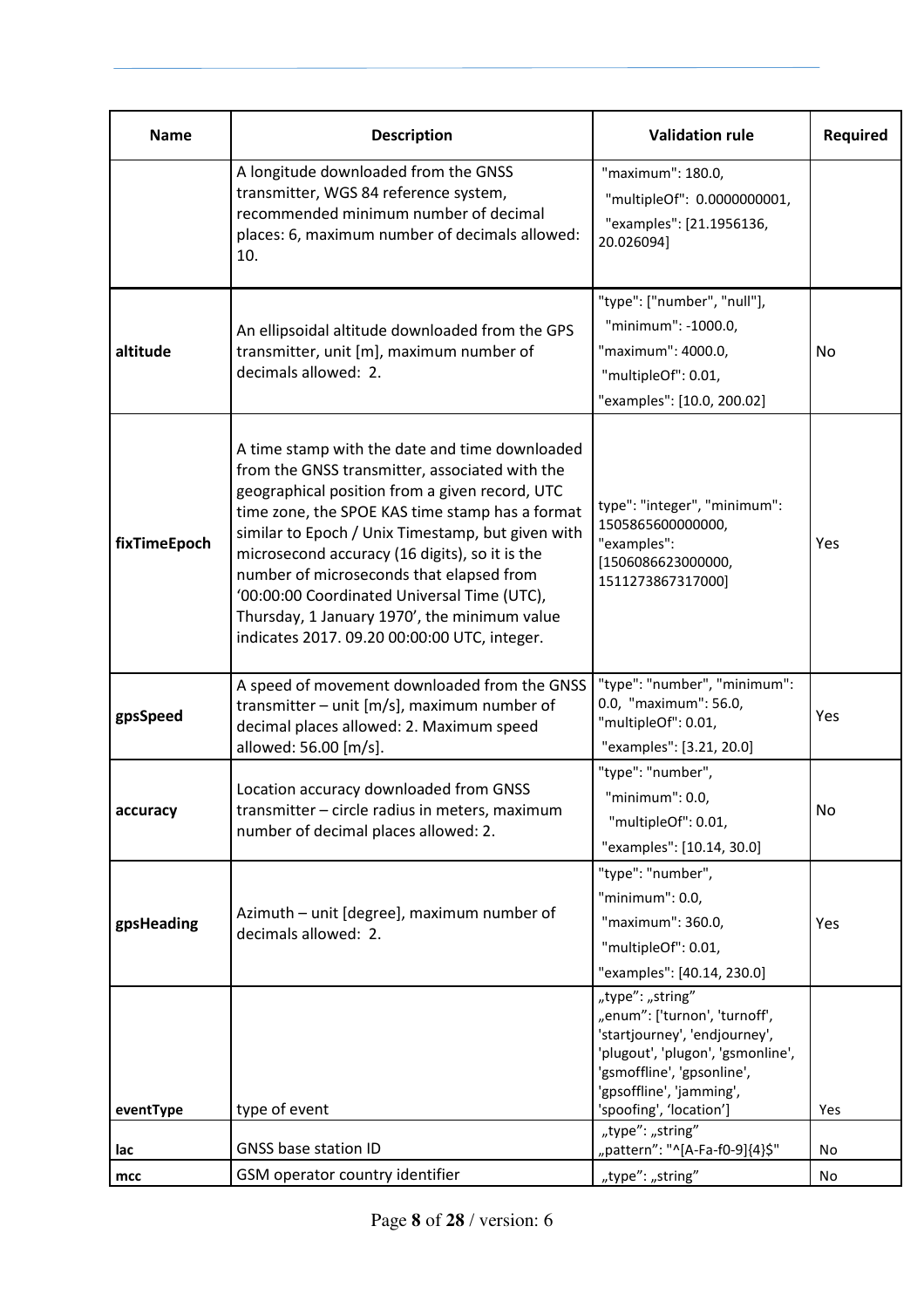| <b>Name</b>      | <b>Description</b>                                            | <b>Validation rule</b>                               | <b>Required</b> |
|------------------|---------------------------------------------------------------|------------------------------------------------------|-----------------|
|                  |                                                               | "pattern": "^[0-9]{3}\$"                             |                 |
| mnc              | GSM operator network identifier                               | "type": "string"<br>"pattern": "^[0-9]{2.3}\$"       | No.             |
| mobileCellId     | <b>GNSS network cell ID</b>                                   | "type": "string"<br>"pattern": "^[A-Fa-f0-9]{ 9}\$"  | No              |
| satellitesForFix | number of satellites used for position<br>determination       | "type": "integer<br>"maximum": 90<br>"minimum": $0$  | <b>Yes</b>      |
| satellitesInView | number of satellites visible during position<br>determination | "type": "integer"<br>"maximum": 90<br>"minimum": $0$ | No              |

Location data must be transmitted from on-board units using EGNOS (European Geostationary Navigation Overlay Service). The system significantly increases the accuracy and reliability of the position obtained from the GPS, which is important for SPOE KAS.

Moreover, data whose coordinates are outside Poland are rejected, The rules are presented in **Table 2**.

| <b>Rule code</b>                          | <b>Rule</b>                     | <b>Notes</b>                                               |
|-------------------------------------------|---------------------------------|------------------------------------------------------------|
| If lon < 14.116667<br><b>B-W06</b>        |                                 | Rejection of data when longitude is less than 14.116667.   |
|                                           |                                 | Applies to the western border,                             |
| <b>B-S06</b>                              | If $lat < 49.0$                 | Rejection of data when latitude is less than 49.0. Applies |
|                                           |                                 | to the southern border.                                    |
| <b>B-E06</b>                              | If lon>24.15                    | Rejection of data when longitude is less than 24.15.       |
|                                           |                                 | Applies to the eastern boundary.                           |
| <b>B-N06</b>                              | If lat > 54.835778              | Rejection of data when latitude is greater<br>than         |
|                                           |                                 | 54.835778. Applies to the northern border.                 |
| L-SSW-CZ                                  | lf<br>the<br>geographical       | Rejection of data in the southwest.                        |
|                                           | coordinates<br>meet<br>the      | Applies to the border with Czech Republic.                 |
|                                           | condition:                      |                                                            |
|                                           | 54.9 - lat - 0.3 $*$ lon > 0    |                                                            |
| L-ESE-UA                                  | lf<br>the<br>geographical       | Rejection of data in the southeast.                        |
|                                           | coordinates<br>meet<br>the      | Applies to the border with Ukraine.                        |
|                                           | condition:                      |                                                            |
|                                           | $1.25 *$ lon + 20.375 - lat > 0 |                                                            |
| S-NE-RU                                   | Ιf<br>the<br>geographical       | Rejection of data in the northeast. Applies to the         |
|                                           | coordinates<br>meet<br>the      | border with the Russian Federation.                        |
| condition:<br>$lon > 19$ AND $lat > 54.5$ |                                 |                                                            |
|                                           |                                 |                                                            |

**Table 2. Rules for rejecting data from outside Poland**

## 3.5 Data transmission method

The data to the SPOE KAS data interface will be sent using REST mechanism via HTTPS and the HTTP POST method. The transmitted data should be included in a JSON structure according to the JSON schema described in this document. Each data sample collected during a single measurement that contains location data collected at the same time (date and time of acquisition of coordinates – time stamp containing date and time) is transferred as a single JSON object. In order to limit the number of transmitted data packets, data from one vehicle or from different vehicles saved within a JSON object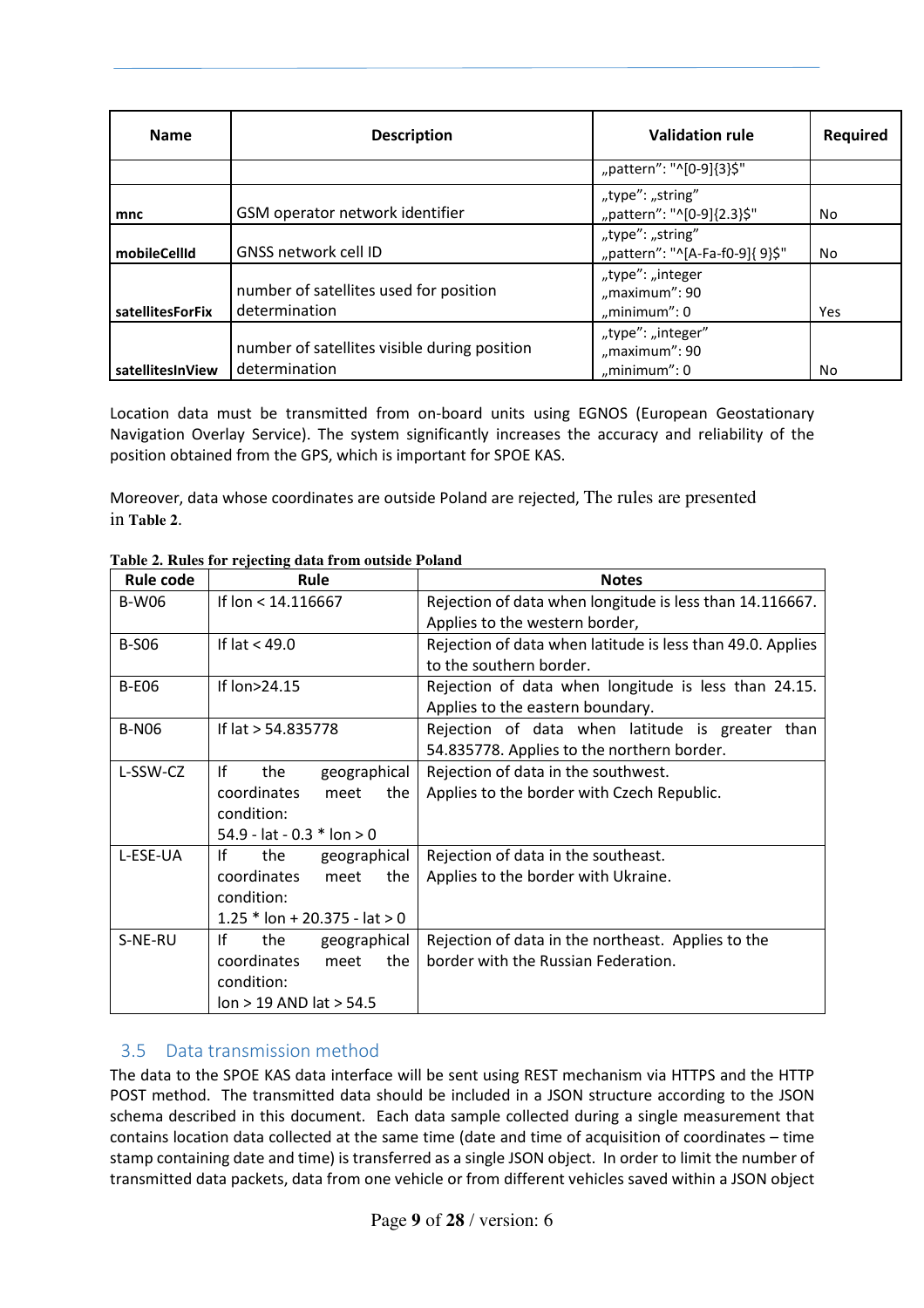is transmitted as elements of a JSON array, which creates a single data packet. A single JSON table can contain from 1 (one) to 10000 (ten thousand) JSON objects.

**The maximum allowed size of a single packet expressed in bytes is 5 MB (in words, five Mega Bytes).** 

## 3.6 Security of transmitted data

Data transfer to the SPOE KAS input interface (first stage of streaming) will be carried out with certificates only. The security set includes:

- a dedicated URL interface,
- a restriction in the access for the indicated IPs,
- TLS 1.2,
- authorizations via a client certificate.

## 3.7 Data validation – responsibilities of the ZSL Operator and the OBU Operator

The Operator is obliged to validate the data packet using the current JSON schema before passing it to the SPOE KAS data interface. The validation must be carried out using software that supports schemebased validation according to the version of the JSON Schema specification given in the JSON Scheme of the SPOE KAS data interface. The current JSON Scheme of the SPOE KAS data interface is compliant with the Schema JSON Draft-06 specification (http://json-schema.org/draft-06/schema#).

Moreover, the Operator has to verify the rules from Table 2 on its own and reject the data that does not meet the criteria included in Table 2. Thus, the Operator should separate the redundant data and send **only** data from Poland to the SPOE KAS system.

## 3.8 List of messages for the ZSL Operator and OBU Operator

As far as data validations are concerned, the basic principle is that any packet that has not been accepted should be resubmitted, unless it conflicts with JSON Schema, and then it should be corrected (if possible) and resubmitted (non-repairable packets should be skipped).

Table 3 contains the most frequent messages in the data validation process.

| <b>Message</b>    | <b>Rule/Warning</b>                                       | <b>Operator's action</b>            |
|-------------------|-----------------------------------------------------------|-------------------------------------|
| <b>HTTP 200</b>   | confirmation of the correct validation of the             | Not required.                       |
| JSON: {"result":  | submitted JSON packet                                     |                                     |
| "OK"}             |                                                           |                                     |
| 400<br><b>Bad</b> | the delivered data packet does not conform                | The whole packet is rejected,       |
| Request           | to the applicable JSON schema or does not                 | the operator must eliminate         |
|                   | meet any other requirements                               | the data frames that do not         |
|                   |                                                           | meet the JSON schema and            |
|                   |                                                           | resend the packet                   |
|                   | The package is sent as a single JSON object               | The object should be sent as a      |
|                   |                                                           | list                                |
|                   |                                                           |                                     |
|                   | if any of the individual packets is rejected,             | it<br>should<br>after<br>be<br>sent |
|                   |                                                           | correcting the error or omitted.    |
| 401               | delivered<br>data<br>due<br>not<br>to<br><b>was</b><br>an | The Operator must check what        |
| Unauthorized      | authorization error                                       | has happened.                       |
|                   | Authentication certificate not found                      | A certificate must be attached      |
|                   | Incorrect private key used to verify the                  | include<br>the<br>You<br>must       |
|                   | certificate                                               | appropriate<br>key<br>used<br>to    |

#### **Table 3. List of most frequent messages**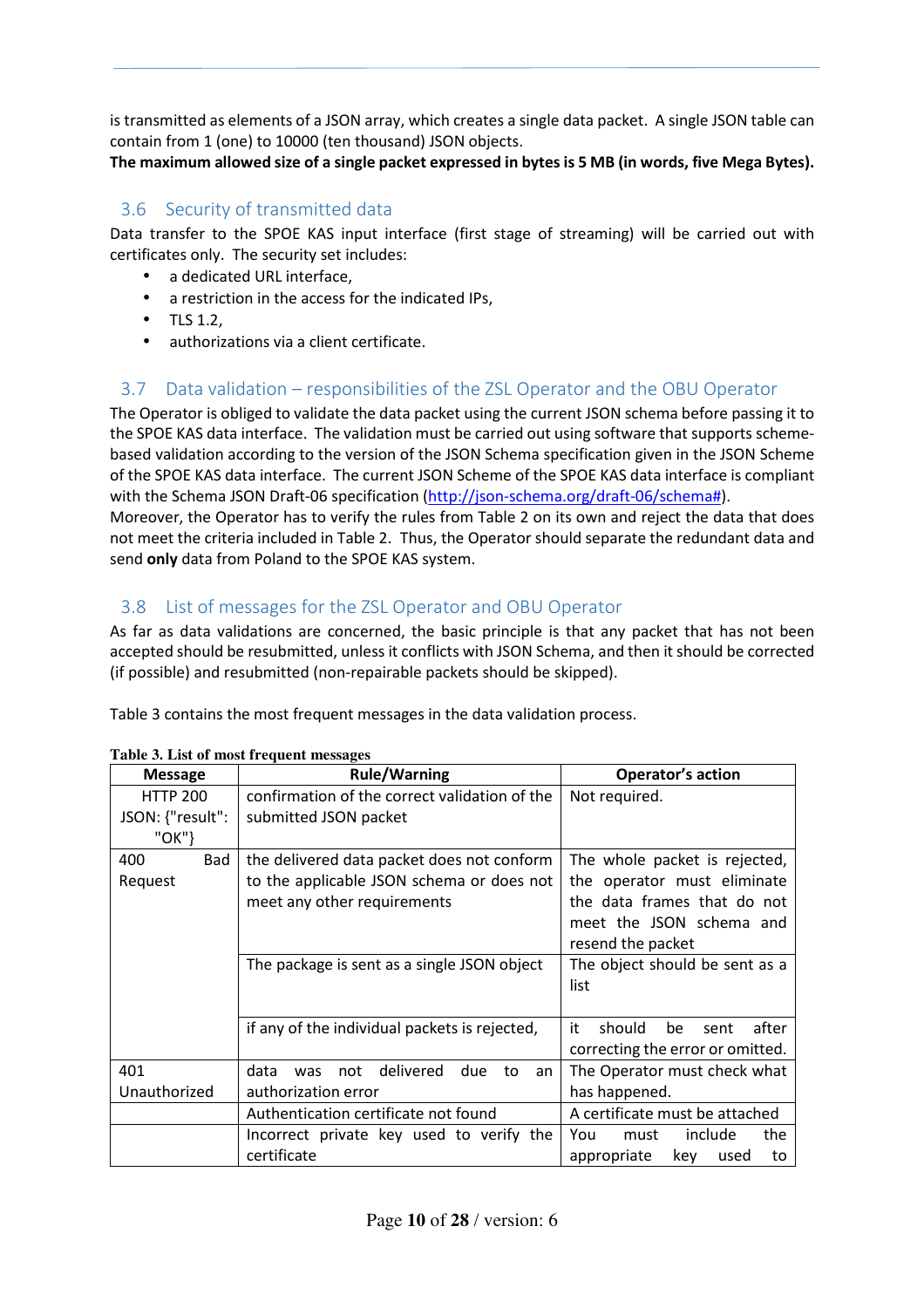|                                   |                                                                  | generate the<br>certificate<br>generation request                                                                                                |
|-----------------------------------|------------------------------------------------------------------|--------------------------------------------------------------------------------------------------------------------------------------------------|
|                                   | Wrong protocol used for communication<br>(http instead of https) | Use the<br>appropriate<br>transmission protocol                                                                                                  |
| 415<br>Unsupported<br>media type  | Validation error of the frame                                    | The structure of the incoming<br>data frame should be improved                                                                                   |
| 500<br>Internal<br>Server Error - |                                                                  | re-try until successful.<br>The<br>SPOE KAS team must be<br>informed about this case.                                                            |
| 503<br>Service<br>Unavailable $-$ | service unavailable                                              | The operator should repeat the<br>attempt to deliver the data<br>until it is done. The SPOE KAS<br>team must be notified in such a<br>situation. |
| 404<br>Wrong<br>address           | Resource unavailable                                             | The destination address of the<br>input interface must be verified                                                                               |

#### **NOTE:**

**"result": "OK"** indicates that the data is syntactically correct (it meets the scheme).

Each of the warnings is an independent result of a business rule. The action field determines what effect a given rule has on the data indicated in a warning. Rules with the "drop" action have higher priority than rules with the "pass" action.

Drop rules occur for:

- 1) unregistered devices;
- 2) data from outside Poland.

In the case of the rules, this may be interpreted as the absence of a legal basis for processing the data indicated in the warning. This is tantamount to the lack of transmission of geolocation data to the system.

## 3.9 Information necessary to connect the ZSL Operator or OBU Operator to the **NSKPO**

Connection of the ZSL Operator or OBU Operator to the SPOE KAS uses certificates and is based on forms of a dedicated SPOE KAS portal.

#### Summary of some technical details to be provided to the ZSL Operator or OBU Operator:

- A. SPOE KAS data interfaces accept geolocation data provided by REST-JSON mechanism based on HTTPS protocol with the HTTP POST method;
- B. the provided data must be provided with JSON data structures that are compatible with the current JSON scheme – SPOE KAS. The SPOE KAS data interface checks the correctness of the provided data against the mandatory JSON schema and rejects any incompatible data;
- C. JSON Schema enables the provision of data in data packets, each packet can contain up to 10000 (say ten thousand) geolocation positions for different geolocation devices or for the same geolocation device.

### 3.10 Feedback between the SPOE KAS and ZSL and OBU Operators

In feedback communication, two basic channels are distinguished. The channel with the ZSL Operator or OBU Operator and with the end user. OBU devices used by the ZSL Operator or OBU Operator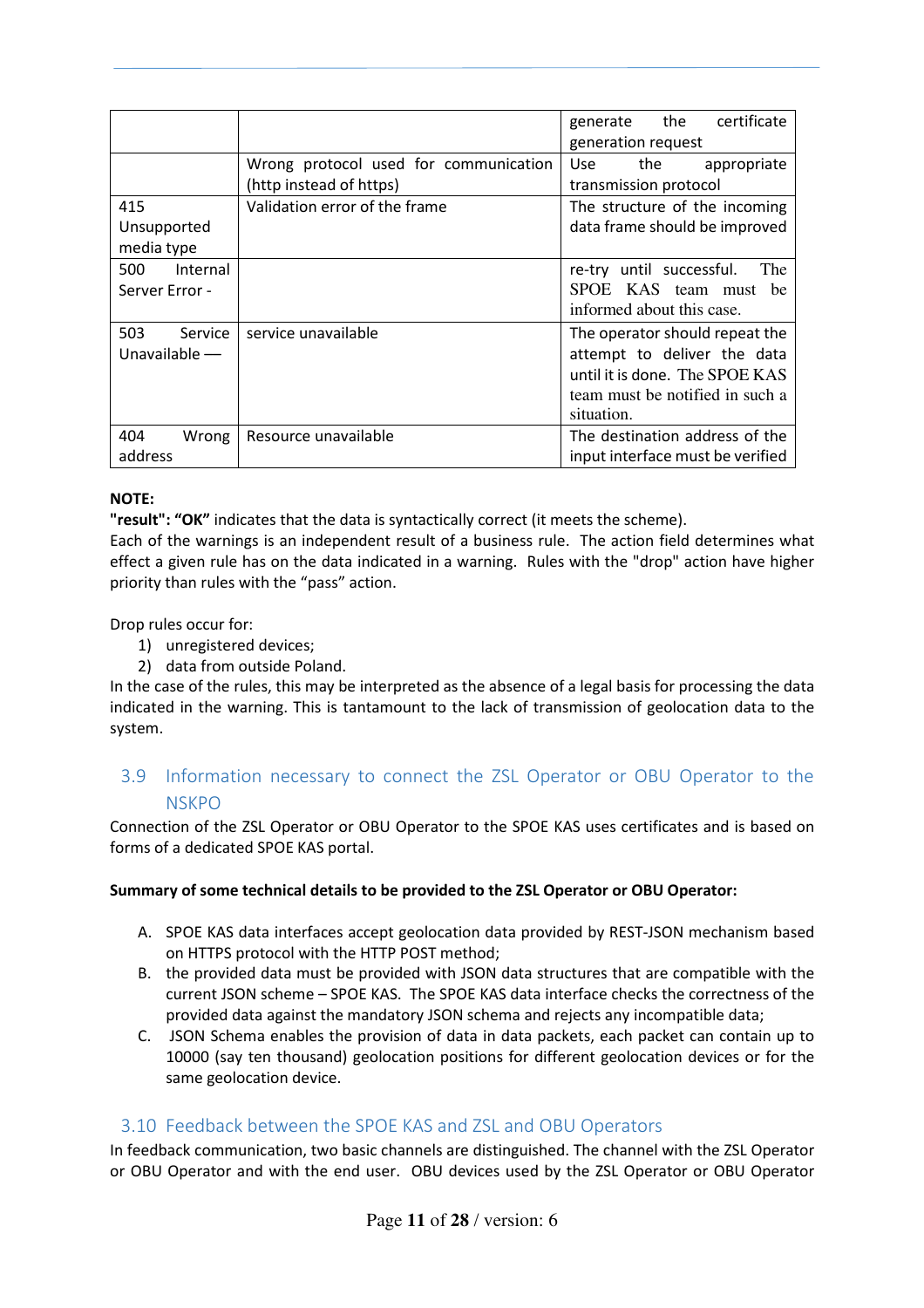without the possibility of communication with the user may be linked to the SPOE KAS mobile application. If OBE has a display, messages are forwarded to the Operator, who, according to the given identifier, redirects them to the appropriate device. If OBE does not have a display, it is possible to associate it with the SPOE KAS mobile application which receives the messages and displays them to the user.



Figure 2a Feedback communication – OBE without a display



Figure 3b Feedback communication – OBE with a display

### 3.10.1 Feedback interface for the ZSL Operator or OBU Operator

The System provides for the implementation of a non-visual channel allowing for getting feedback messages. As a transmission protocol, an asynchronous interface based on HTTPS protocol is used for this purpose, which uses OAuth 2.0 standard authentication. Messages are sent to a defined IP address which is dedicated for this purpose on the side of the ZSL Operator / OBU Operator. Each time a data frame is received, the data is validated. If each location data passes the validation correctly, a general message of class 200 is returned. If the selected record generates an error code, an additional error information is returned for each incorrect record. The error may cause the data to be rejected ("action": "drop"), or a warning that allows further processing of the data ("action": "pass"). The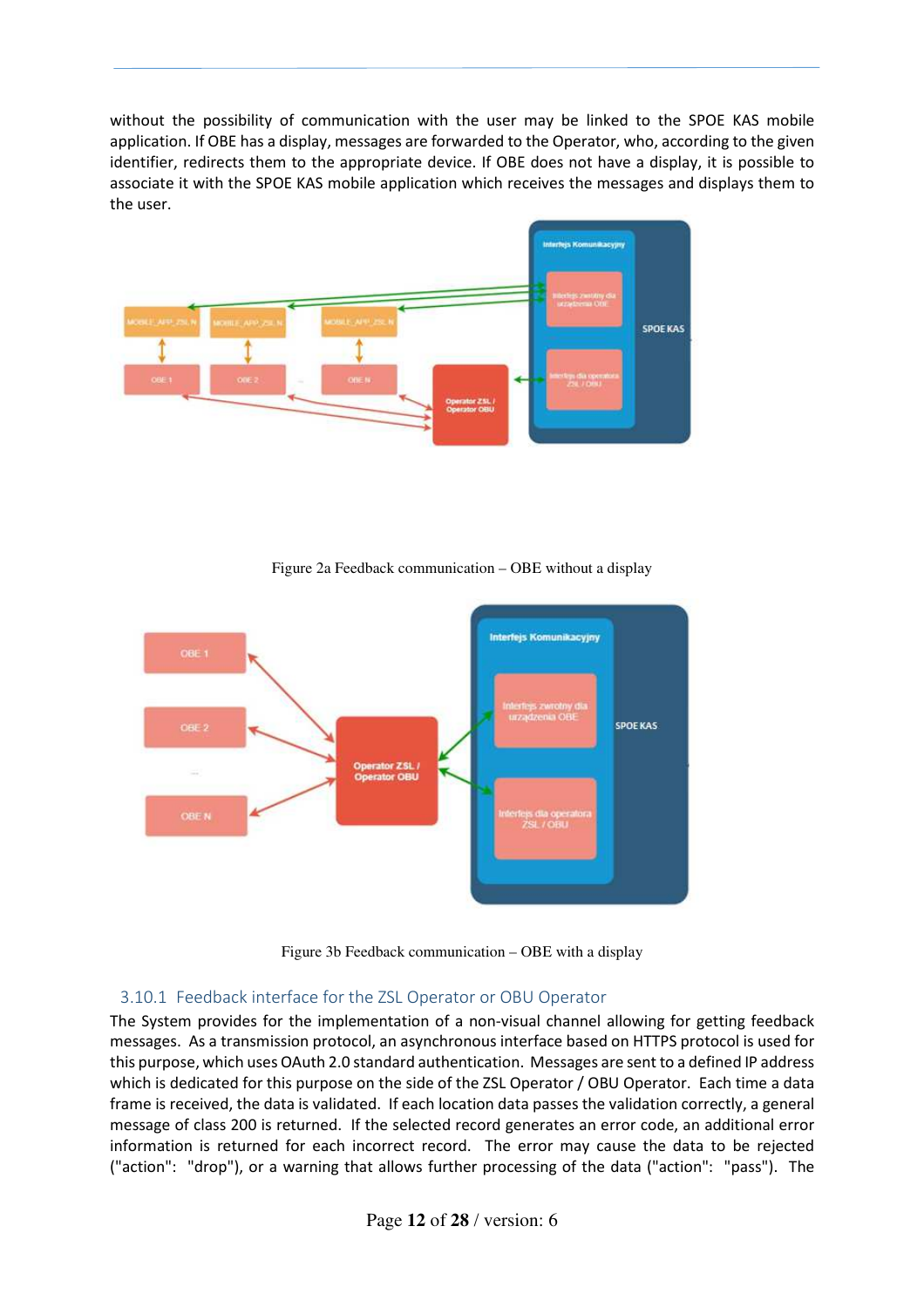purpose of the feedback communication is to provide information about the balance and warning messages detected during system stream processing. The proposed content of the return message is as follows:

WarningResponse: type: object additionalProperties: true required: - subcode - message properties: subcode: type: string format: string20 message: type: string format: string4096 objectExample: type: object required: - eventType - fixTimeEpoch - gpsHeading - gpsSpeed - latitude - longitude - mcc - mnc - satellitesForFix - serialNumber - dataId - altitude properties: eventType: type: string format: enumEventType enum: [ location, turnon, turnoff, startjourney, endjourney, plugout, plugon, gsmonline, gsmoffline, gpsonline, gpsoffline, jamming, soofing

]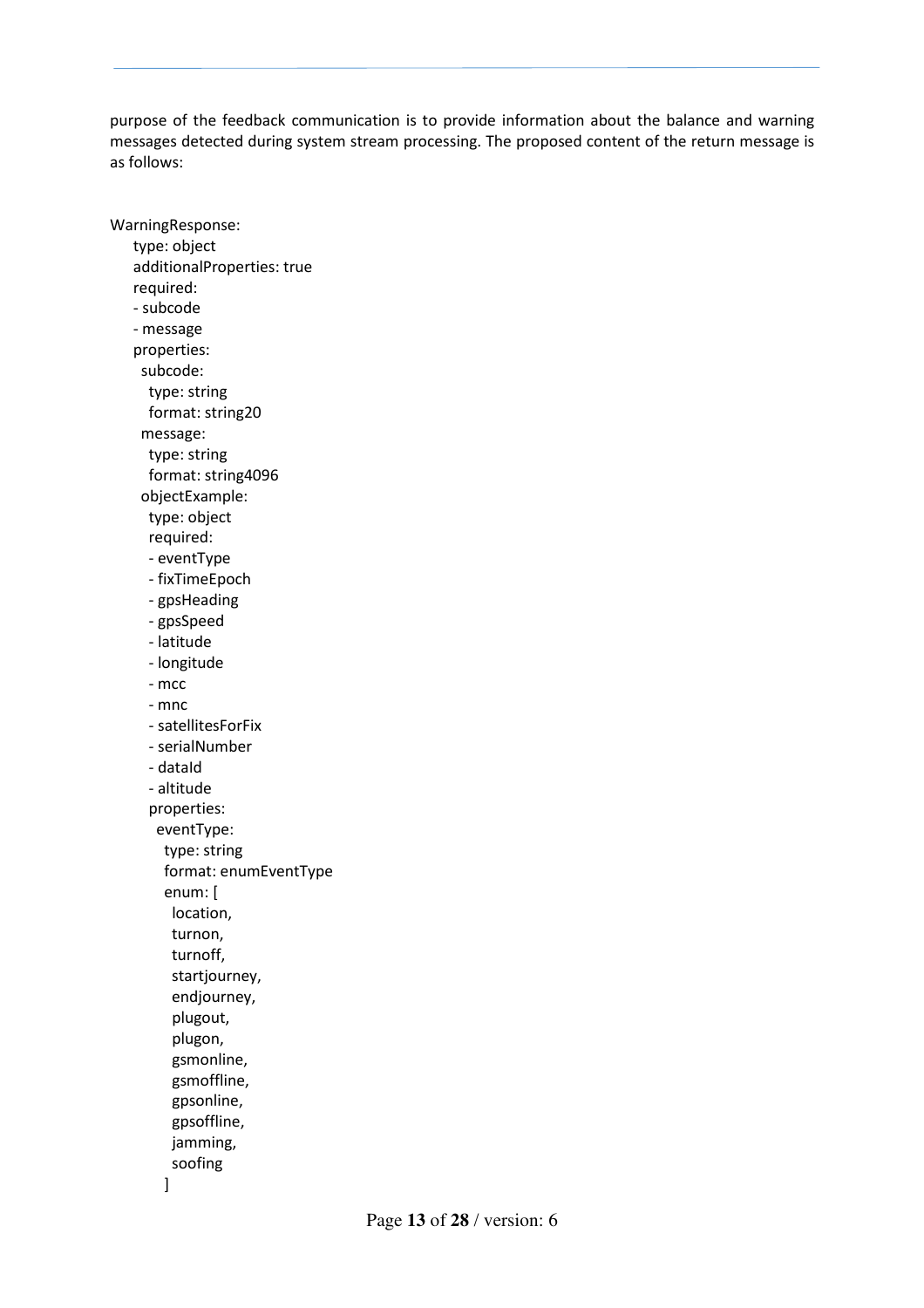description: the type of event fixTimeEpoch: type: integer format: int64 example: [1506086623000000, 1511273867317000] description: stempel czasowy zebrania danej lokalizacyjnej w postaci Epoch minimum: 1500000000 gpsHeading: type: number format: numberP5S2 minimum: 0 maximum: 360 description: azymut astronomiczny gpsSpeed: type: number format: numberP5S2 minimum: 0 maximum: 56 description: prędkość latitude: type: number format: numberP13S10 description: szerokość geograficzna example: 58.0123456789 longitude: type: number format: numberP13S10 description: długość geograficzna example: 21.0123456789 lac: type: string format: string20 description: identyfikator stacji bazowej GSM mcc: type: string format: string3 pattern: "^[0-9]{3}\$" description: identyfikator kraju operatora GSM mnc: type: string format: string3 pattern: "^[0-9]{2.3}\$" description: identyfikator sieci operatora GSM mobileCellId: type: string format: string11 pattern: "^[A-Fa-f0-9]{9}\$" description: identyfikator komórki sieci GSM satellitesForFix: type: integer format: int64 description: liczba satelitów użytych do ustalenia pozycji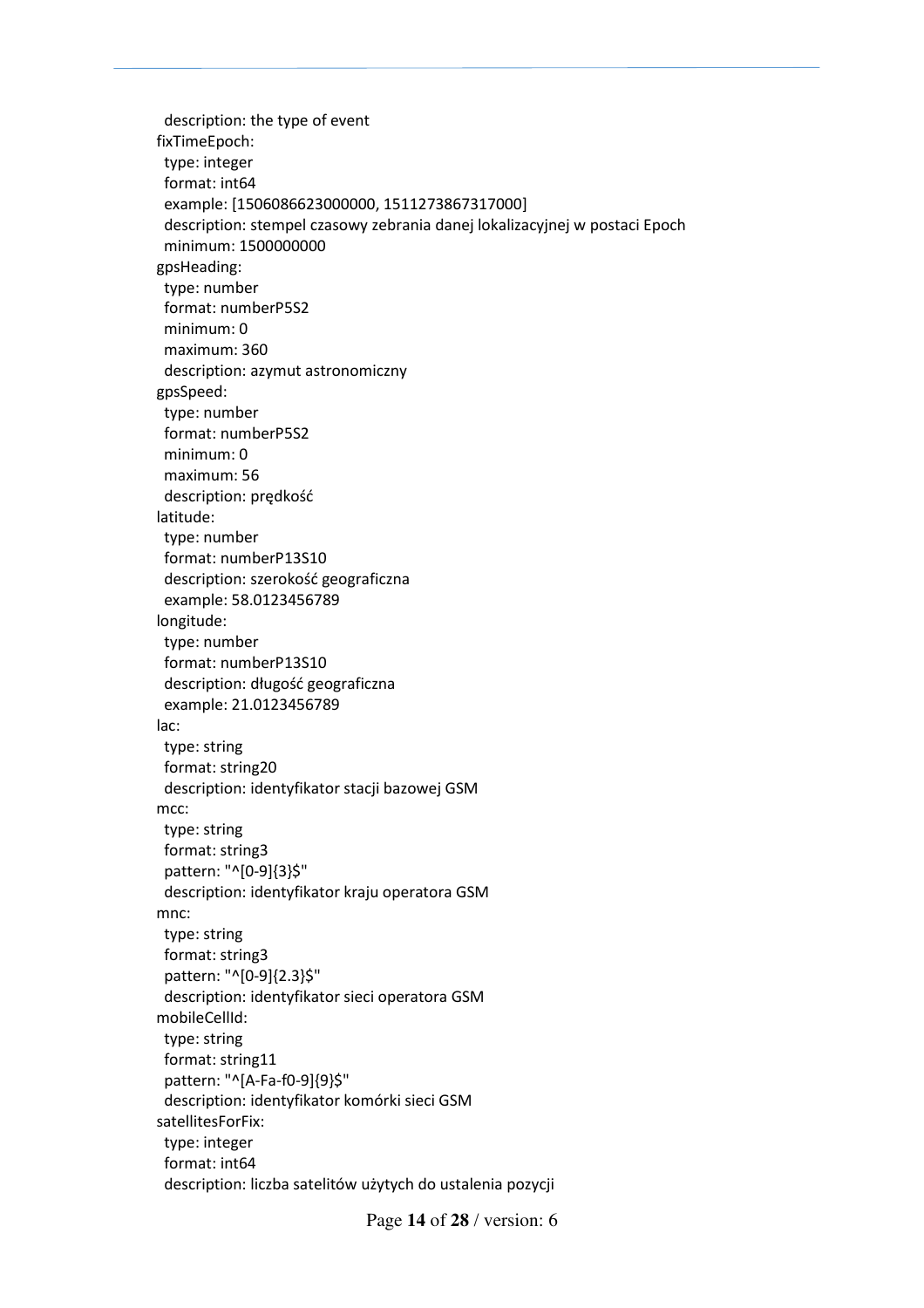satellitesInView: type: integer format: int64 description: liczba widocznych satelitów podczas ustalenia pozycji serialNumber: type: string format: string50 maxLength: 50 description: identyfikator OBE unikalny w ramach NKSPO dataId: type: string format: string50 maxLength: 50 description: identyfikator pojedynczej danej lokalizacyjnej unikalny na poziomie OBE accuracy: type: number format: numberP13S8 minimum: 0 example: [10.14, 30.0] description: dokładność pomiaru wyliczona na poziomie urządzenia altitude: type: number format: numberP13S8 minimum: -1000 maximum: 4000 example: [10.0, 200.0] description: dokładność pomiaru wyliczona na poziomie urządzenia

### 3.10.2 Feedback messages on OBE - balance information

OBE that does not have the ability to display messages may be linked to the SPOE KAS mobile application that allows for message reception. The messages concern the current balance status, information on the toll section driven or the device registration status. The link is made at the level of services related to the customer service module where through the Internet portal the user logging into his account makes a link between OBE and the SPOE KAS mobile application which has its unique business identifier. If the transmitting device features a display according to the appropriate specification, then information containing a message for the appropriate OBE is sent to the ZSL Operator or OBU Operator, from where the message is transmitted to the target device. The content of the feedback message is described according to the following scheme:

```
{
```

```
 "priority": { 
         "type": "string", 
         "maxLength": 8, 
         "description": "atrybut określający wagę/istotność komunikatu" 
 }, 
 "serialNumber": { 
        "type": "integer",
         "format": "int64", 
         "description": "identyfikator OBE unikalny w ramach SPOE KAS " 
 }, 
 "systemId": {
```
Page **15** of **28** / version: 6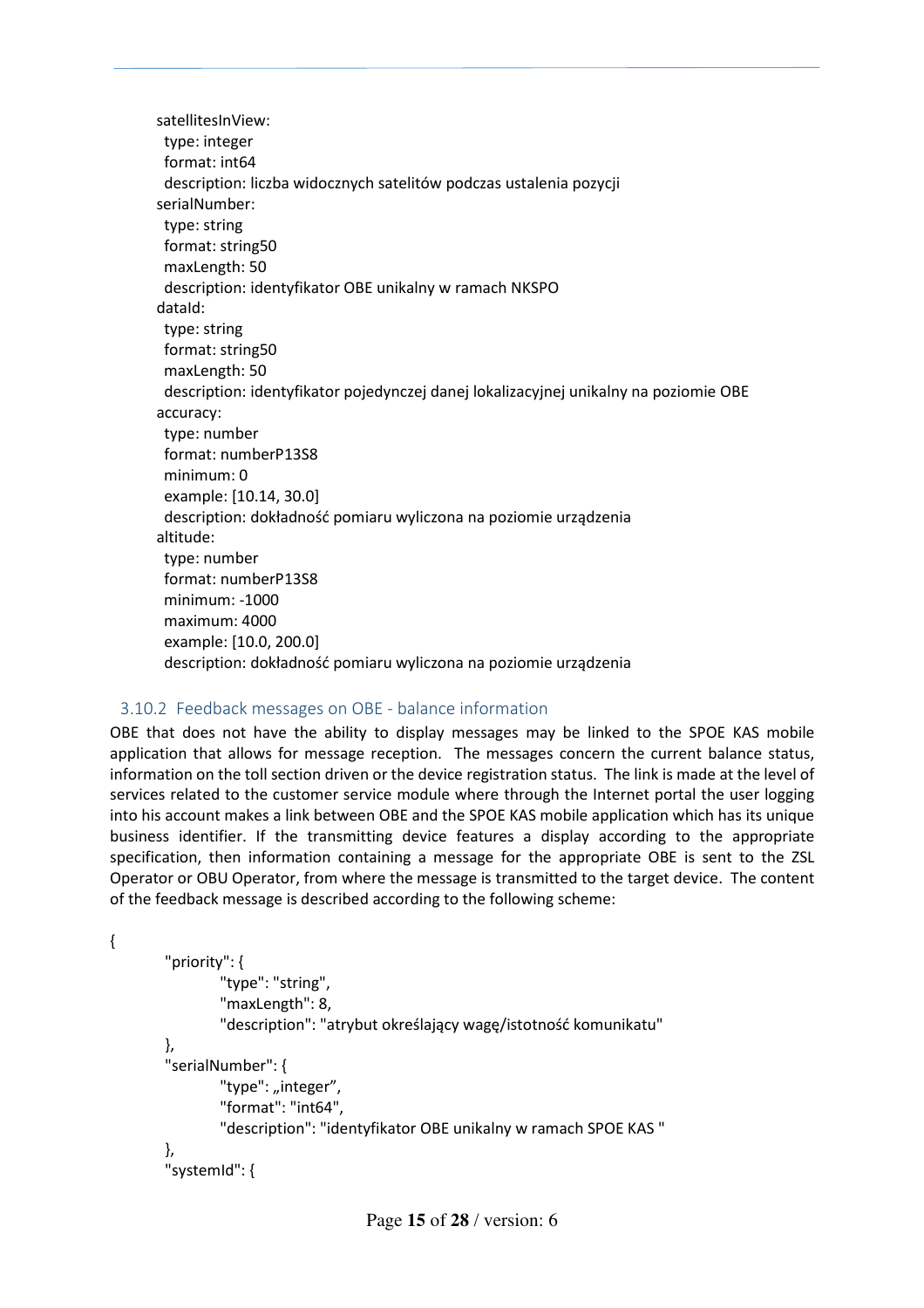```
"type": "integer",
                  "format": "int64", 
                  "maximum": 2000, 
                  "description": "identyfikator systemu w ramach którego nadaje OBE" 
         }, 
         "message": { 
                  "type": "string", 
                  "maxLength": 50, 
                  "description": "treść komunikatu na urządzenie zawierająca informacje na temat 
zdarzenia naliczenia opłaty oraz stanu salda dla umów typu pre-paid" 
         }, 
        "billingAccountId":{ 
                 "type": "integer",
                  "format": "int64", 
                  "example": 1, 
                  "multipleOf": 1, 
                  "description": "identyfikator konta bilingowego" 
        }, 
        billingAccountBalance:{ 
                  "type": "string" 
                  "format": "money" 
                  "description": "kwota pieniężna wartości salda po naliczeniu opłaty" 
                  "example": "7.85" 
                  "minLength": 4 
                  "maxLength": 16 
                  "pattern": "^-{0,1}\d{1,12}\.\d{2}$" 
        } 
}
```
### 3.10.3 OBE feedback - OAuth2.0 specification

In order to facilitate reverse communication, the Operator should configure communication security in accordance with OAuth2.0 standards. The sequence diagram for communication is shown below: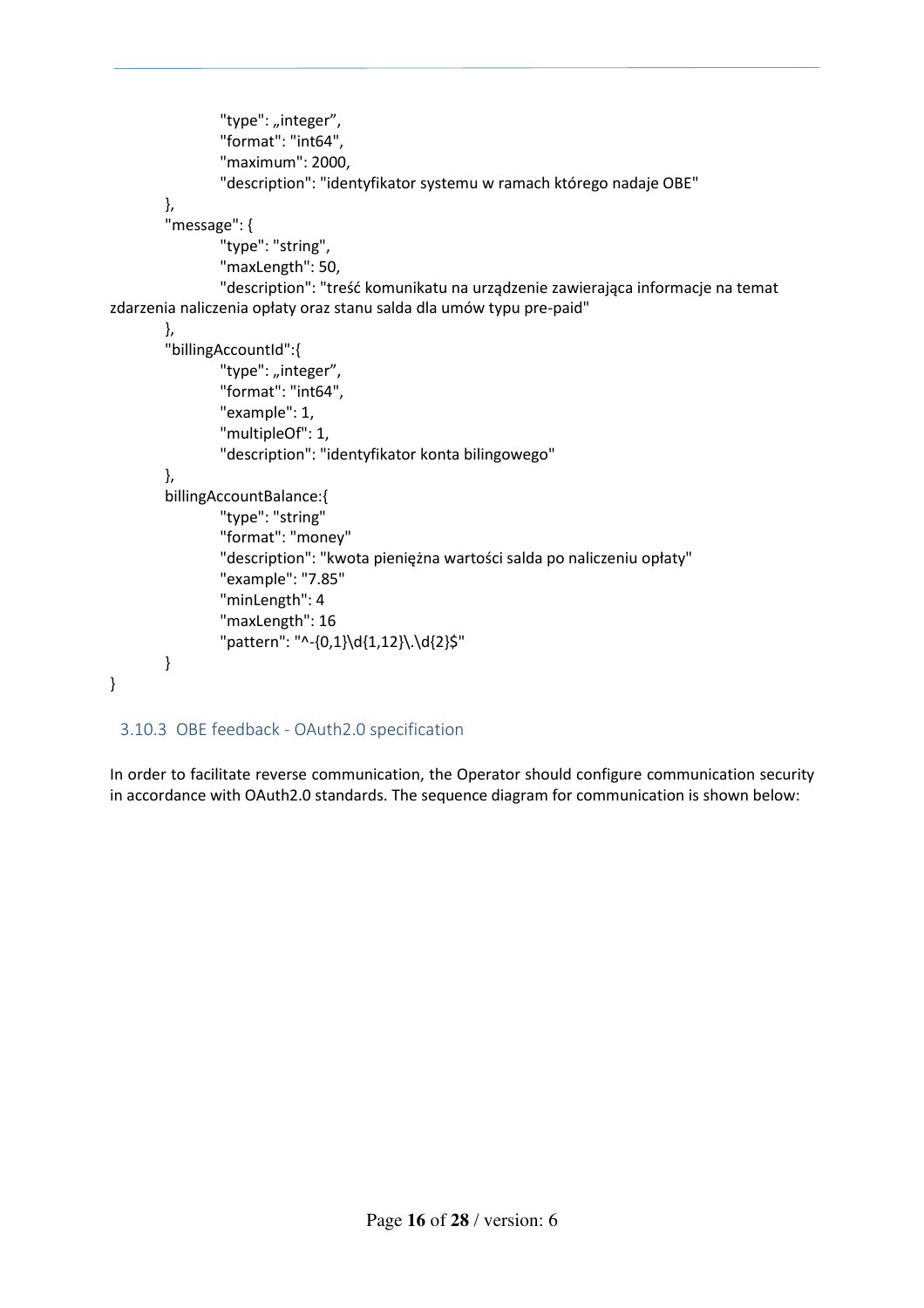

In order to establish a connection for return communication, please provide the URL for: - the target endpoint for the return communication

- the endpoint to generate a token

Values for parameters for the token generating service:

- grant type (client credentials the best)

- scope
- client\_id
- client\_secret

Example:

request.json: {'grant\_type':'client\_credentials', 'client\_secret':'we#er!2e', 'client\_id':11111, 'scope':'etoll\_api'}

Attributes that should be returned in the json structure:

- access\_token
- expires in (constant is the best, that is 3600 which is 1h)
- token type (constant Bearer the best)
- scope (any)

Example:

response.json : {'acces\_token':'sad3rf34g4g45gf23424rwef42f2f23ewf24f2223234343', 'expires\_in':3600, 'token\_type':'Bearer', 'scope':'etoll\_api'}

The data sent from the system to the Operator meets the scheme included in the interface definition below.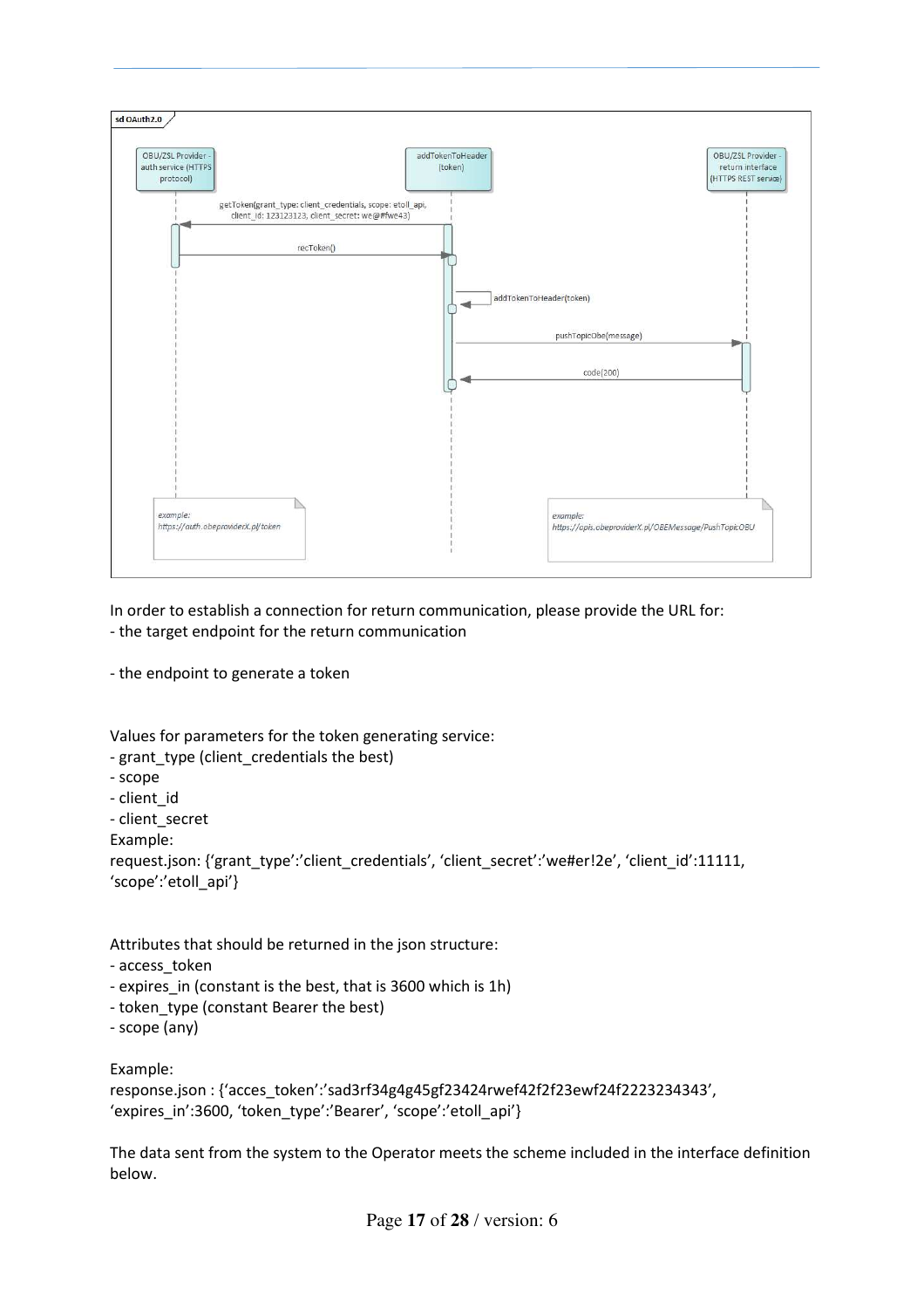--- YAML FILE BEGIN -- openapi: 3.0.1 info: version: '3.0' title: 'PushTopicOBU'

 description: 'The PushTopicObu interface is used to send information about the balance of the billing account associated with a given OBE and the type of contract in force (pre-paid or post-paid) to be transferred to the OBE device. The information is sent after each toll payment is calculated. Along with the information on the balance, a marker is provided whether the balance is below the minimum threshold and should be topped up soon. The fact that the balance is low or zero should be presented on the OBE with an appropriate message and an audible signal. Initialization module: MPDS (communication interface), receiving module:

endpoint of the OBU opearator. paths:

/PushTopicOBU:

post:

tags:

- PushTopicObu

 summary: Transmission of a message to an OBE operating within the respective system description: The message is in text form. The message includes information about the toll section traveled and the fee calculation, as well as, in the case of a pre-paid agreement, information on the current balance

operationId: PushTopicOBU

requestBody:

 description: wiadomość przekazywana jest w postaci kompletnego obiektu content:

application/json:

schema:

\$ref: '#/components/schemas/OBEMessage'

required: true

parameters:

- \$ref: 'header\_parameters.yaml#/components/parameters/X-Client-BusinessUser'
- \$ref: 'header\_parameters.yaml#/components/parameters/X-Client-GlobalProcessId'
- \$ref: 'header\_parameters.yaml#/components/parameters/X-Client-LocalOrderId'
- \$ref: 'header\_parameters.yaml#/components/parameters/X-Client-RequestTimestamp'
- \$ref: 'header\_parameters.yaml#/components/parameters/X-Client-RetryTry'

```
 - $ref: 'header_parameters.yaml#/components/parameters/X-Client-SystemName' 
 requestBody:
```
 description: wiadomość przekazywana jest w postaci kompletnego obiektu content:

```
 application/json: 
    schema: 
     $ref: '#/components/schemas/OBEMessage' 
  required: true 
 responses: 
  200: 
   $ref: '#/components/responses/200' 
  400:
```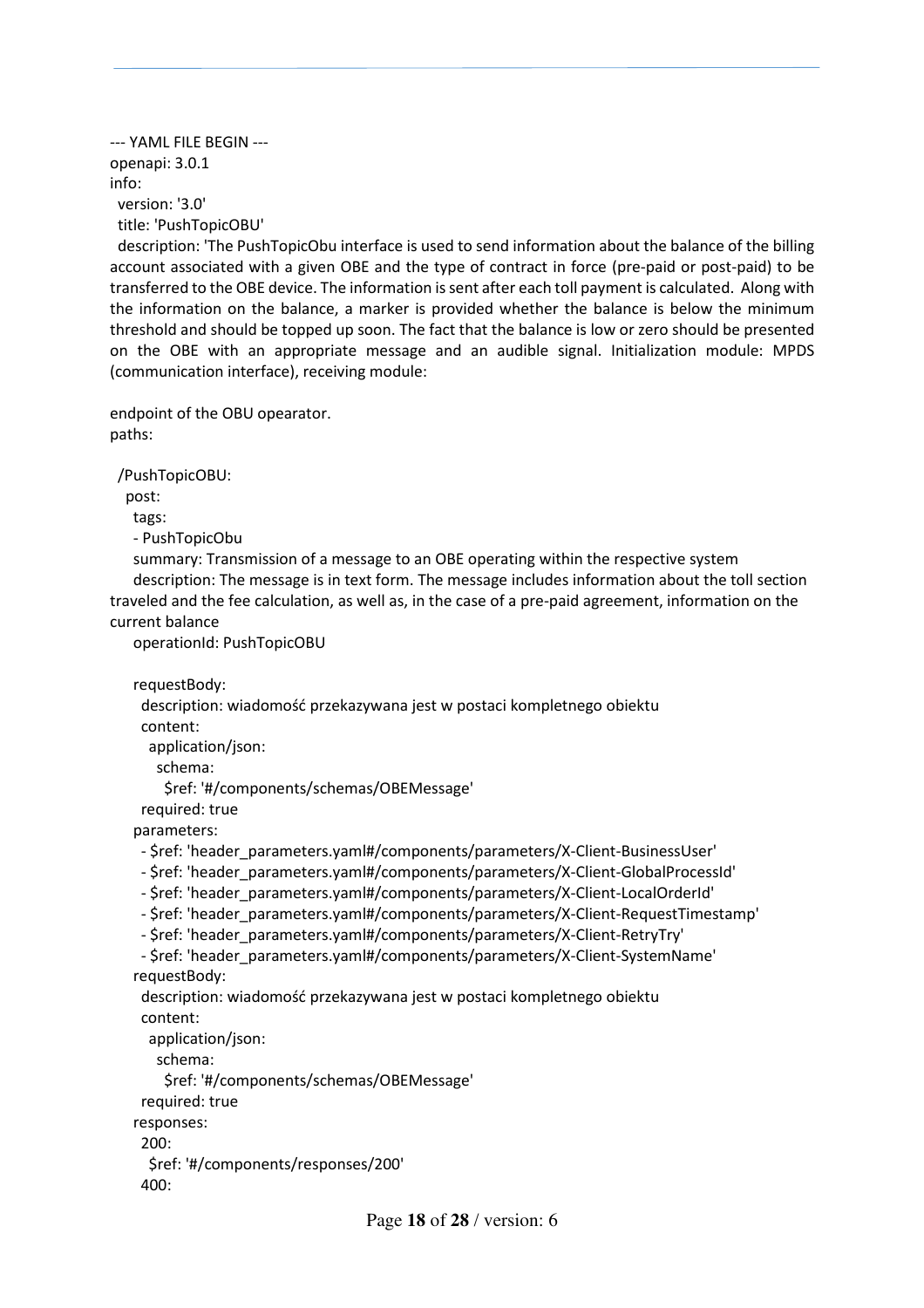```
 $ref: '#/components/responses/400' 
 401: 
  $ref: '#/components/responses/401' 
 404: 
  $ref: '#/components/responses/404'
```
components:

 responses: 200: description: OK content: application/json: schema: type: object properties: code: type: string enum: ["200"]

headers:

X-Provider-BusinessUser:

\$ref: 'headers\_responses.V1.yaml#/components/headers/X-Provider-BusinessUser' X-Provider-LocalOrderId:

 \$ref: 'headers\_responses.V1.yaml#/components/headers/X-Provider-LocalOrderId' X-Provider-ResponseTime:

\$ref: 'headers\_responses.V1.yaml#/components/headers/X-Provider-ResponseTime'

#### 400:

 description: Bad request content: application/json: schema: \$ref: '#/components/schemas/ErrorResponse'

#### headers:

X-Provider-BusinessUser:

\$ref: 'headers\_responses.V1.yaml#/components/headers/X-Provider-BusinessUser' X-Provider-LocalOrderId:

 \$ref: 'headers\_responses.V1.yaml#/components/headers/X-Provider-LocalOrderId' X-Provider-ResponseTime:

\$ref: 'headers\_responses.V1.yaml#/components/headers/X-Provider-ResponseTime'

#### 401:

 description: Unauthorized content: application/json: schema: \$ref: '#/components/schemas/ErrorResponse'

#### headers:

X-Provider-BusinessUser:

 \$ref: 'headers\_responses.V1.yaml#/components/headers/X-Provider-BusinessUser' X-Provider-LocalOrderId: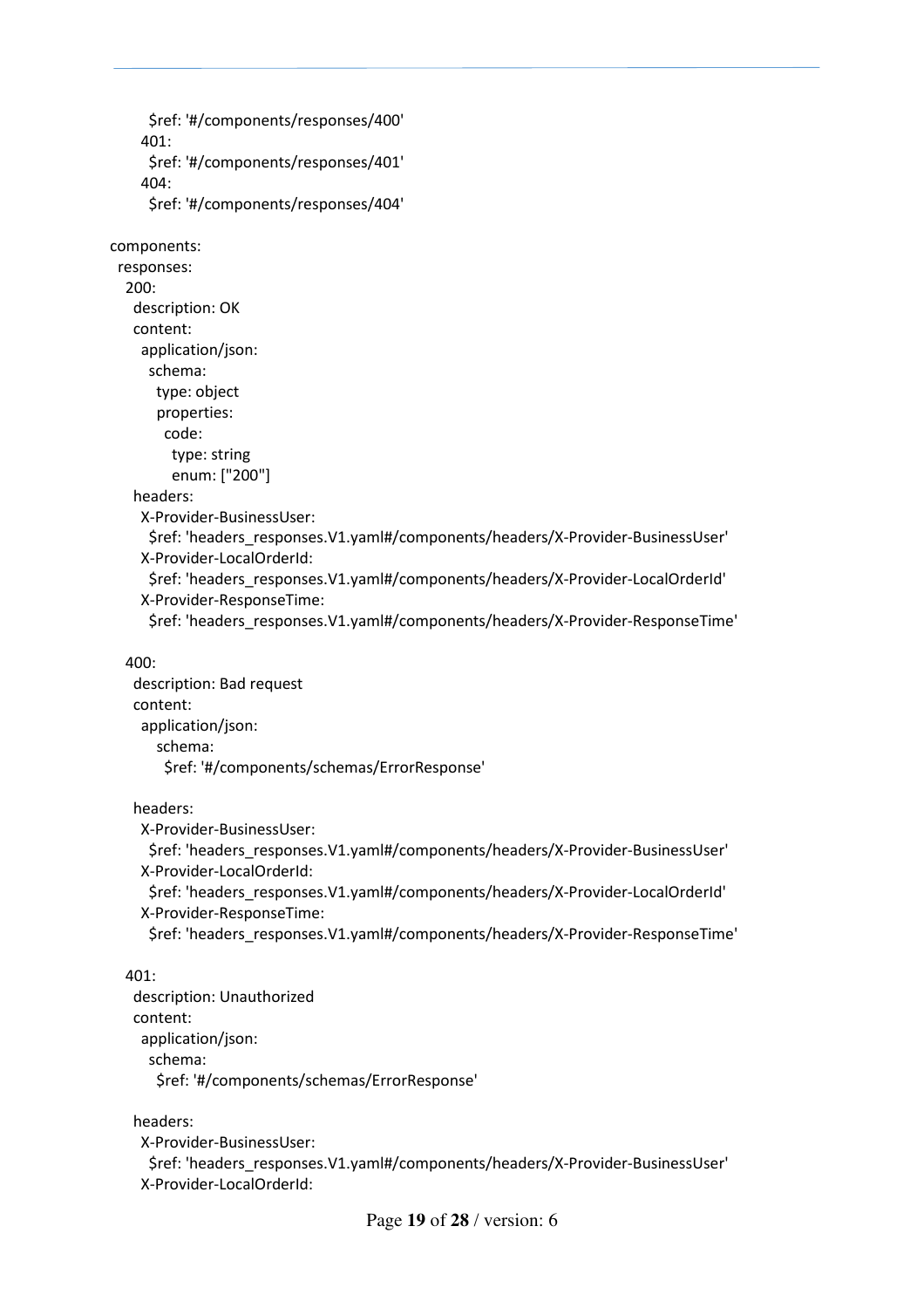\$ref: 'headers\_responses.V1.yaml#/components/headers/X-Provider-LocalOrderId' X-Provider-ResponseTime:

\$ref: 'headers\_responses.V1.yaml#/components/headers/X-Provider-ResponseTime'

404:

 description: Not found content: application/json: schema: \$ref: '#/components/schemas/ErrorResponse' headers: X-Provider-BusinessUser: \$ref: 'headers\_responses.V1.yaml#/components/headers/X-Provider-BusinessUser' X-Provider-LocalOrderId: \$ref: 'headers\_responses.V1.yaml#/components/headers/X-Provider-LocalOrderId' X-Provider-ResponseTime: \$ref: 'headers\_responses.V1.yaml#/components/headers/X-Provider-ResponseTime' schemas: OBEMessage: required: - priority - serialNumber - systemBusinessId - message - billingAccountId - billingAccountBalance type: object properties: priority: type: string format: enumPriority enum: ['info','warning','fault','lowbalance','zerobalance'] description: atrybut określający wagę/istotność komunikatu serialNumber: type: string

format: string50

 description: identyfikator OBE unikalny w ramach systemu, w którym nadaje example: '000410001858840'

maxLength: 50

systemBusinessId:

type: string

format: string10

 description: identyfikator biznesowy usługi OBU/ZSL do której przypisany jest identyfikator biznesowy urządzenia

 example: 'ZSL-AZEA-7' maxLength: 10 message: type: string format: string50 maxLength: 50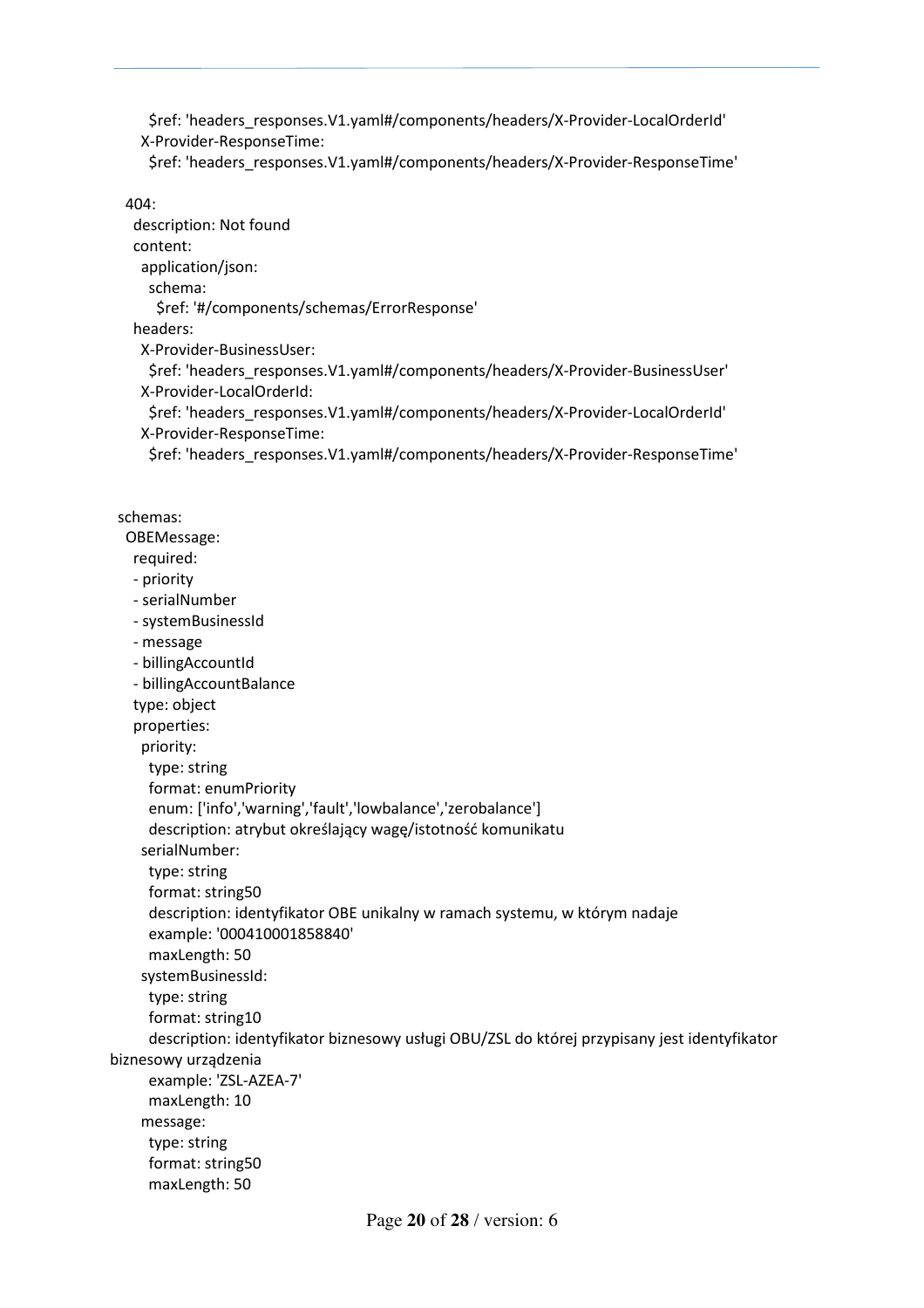description: treść komunikatu na urządzenie zawierająca inforamcje na temat zdarzenia naliczenia opłaty oraz stanu salda dla umów typu pre-paid

 billingAccountId: type: integer format: int64 example: 1 multipleOf: 1 description: identyfikator konta bilingowego billingAccountBalance: type: string format: money description: kwota pieniężna wartości salda po naliczeniu opłaty example: '7.85' minLength: 4 maxLength: 16 pattern: '^-{0,1}\d{1,12}\.\d{2}\$'

 ErrorResponse: type: object additionalProperties: true

required:

 - subcode - message properties: subcode: type: string format: string20 message: type: string format: string4096

--- YAML FILE END ---

## 3.11 Use of certificates

The ZSL Operator, OBU Operator connects to a dedicated SPOE KAS portal. He creates an account on it or already has one. The main portal window is displayed. The user chooses Formularze  $\rightarrow$ Formularze SPOE KAS from the menu.

Then the user click on the Rejestracja usług dla Operatora ZSL lub Operatora OBU i urządzeń GPS w ramach usług tab and select the form: REJESTRACJA USŁUG ZEWNĘTRZNYCH SYSTEMÓW LOKALIZACYJNYCH (ZSL) OPERATORA.

The user fills in the form fields. Inter alia, in the field **Żądanie podpisania i wystawienia certyfikatu dla domeny wskazanej przez operatora usługi Operatora ZSL lub Operatora OBU**, the user pastes a CSR (eng. Certificate Signing Request). A CSR is generated on the basis of its private key. Openssl may be used (www.openssl.org). If the user already has a private key (e.g. private.key file), the command has the following structure in Linux environment:

• Openssl req –new –key private.key –out certificate.csr

If the user does not have a private key, it can be generated for example:

• openssl genrsa -des3 -out tech-private.key 4096

(4096 bits length gives better security level than 2048 key)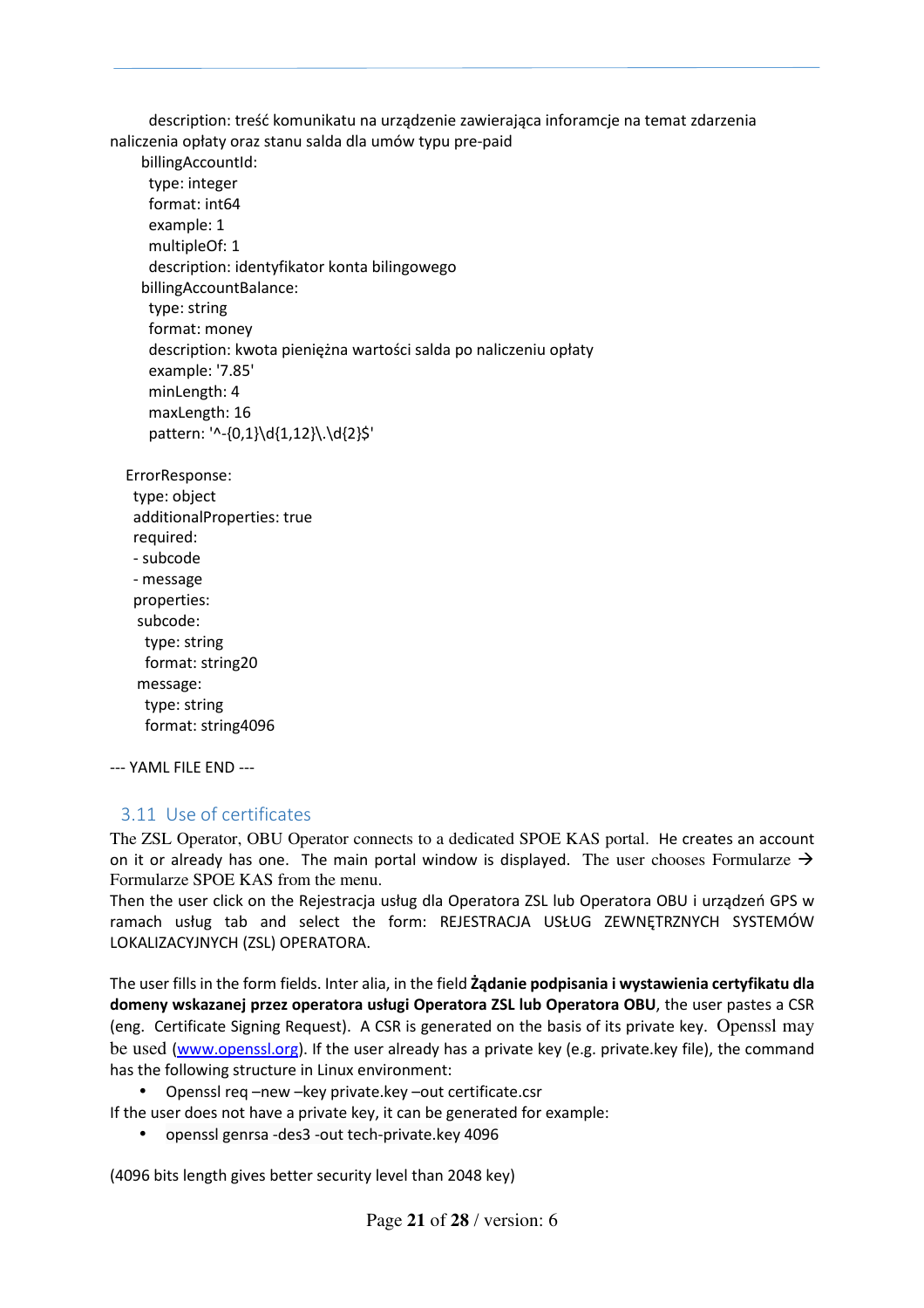#### An example of a file containing a private key is shown in Fig. 4

-----BEGIN RSA PRIVATE KEY-----MIIEowIBAAKCAOEA77EOo66h5di4n0wrgLG8J9JTheXkIHnvHdCeoh/oXt+cSAua SvEsSeMUYYdw4fC0WeHUe55qNSphHeumgNZnyDP9vM4b+ZDWhhHeToWvwyY5iNXB 1mKuux1XP0tCsHXqPJOezrcbMTi5pM0QU9Fc4KKOpqIV65pjJ4IinMRlD4G3cPBD d00ZqSmX7tHp97q+PbVbWwvUq6eISxsqQ16SZTbAoi1aG8HqI0+5i2RRdZOFj++7 KGFjwEl+UxDgsNaSp7Au/UGUCzH51iQIh9N3Kfj+cGgroGv5q66kUI27d5VTZjyf kW4k8qvltwueKScsc9/Ordlr6YopGq5xwQr+TQIDAQABAoIBAQDePSF9cqTf9X4I TVgkl6cgk00gSU5sokTOSidbkROmKlS/JCrg05VZ6Ldz+1260DCYiiA2glpdcy7a zCz0lldhtHsWfVBI5HdTleu2iJO/8Ig2DGQOgC8chQbpQ8HQ1WqVIBaF+ha3W64d VJ1H7f4ctfxoGi8S5XH8Jtqq3JoLdeH9YqaNzQ2LKSx91/PxO6J7sLya82KKUBrp M3A0umtEt0YRy57JkV7j1YeYUFLpWT7cR5rh2cZs5r1fQTGQjQorWBu/e4Po7PMn Vbp/qDBqnifemd/dxDWydtXtJukp1mLdUSK15jAXApr2ZSXZ56espTnuIxkkvuzZ mnyl5mItAoGBAP34wh8DZwvUeKIn408osSQzHEtMnefIMB0u0yoj94RQZuv8VwAR eoTeFIEPOQqqdB7MSqkqZpNuyYxW+OrQI4mMl9Wh9DyHwnWTxNO7pDJEb6BCukQb /+bdjLSytmDyVhkGMlMQ1E017MdncrQRSURvByNRXbDzzoP7wlL2bASTAoGBAPGb HIDD1xcHZkdOWNof2RDE+UbgaU86aI3dtGSsoTo6bmPkXxfe6PJPu8pLwzhVOafZ EXH4qJ9CiOE4r6PelyA944KDwx8mlBsU7E6fEchJaR6xykW8u25Nr5P304szxCTI 987eJmQq+BGUUp7LqC/QlcpiR7yyP+h5CNNkAp2fAoGAEcSaiCLrzacSvX1+6KXX Jsowm5ADqBiYTSJegZ88jNQ3LyFbUNToNm13D8Rp4DVzikgOke7jXkMs9JWNGphv NAtTAA4xkR6KW0F4Trvc8+tXx+WDNIqk75jmZCnwmn25ykxlruwJflA97YFuQ+zF rHT8Edt6a4vTEebGJJm62uMCgYA06NMFH9AmqugrFW0/11mh4oD01JB7WT8sUjD/ Gw7zwXgLSCfLAnXhGrT1SEIoRAGsUE0RuHK07c0sBU3xhP1zghogqtpAKCKnC530 WcF7KxhqMGUrgHlLXpfkv5EEGwIJTDl4hA3EQeSxdNnjDI216ufiukMbf62fK2JT aMNp4QKBgDxQkHSX8E7FhlUijf3C8IMZsZ7frzCbdIfNX6/PcVrcx3UKSVWmB9/v auOMEHZmoo/FRZXdcZPI0wzcGb4oz4few2Dp2savew5QEGq4v3DZDEhGK5X7Yc+M skL3MCgqGqVN1+fV4uFHzGqPpMKMXZHUKlpLTVWNvswe0SBfZ5U5 -----END RSA PRIVATE KEY-----

#### **Fig. 4. Example of a file with a private key**

An example of a file containing CSR is shown in Figure 5.

-----BEGIN CERTIFICATE REQUEST-----MIIC1zCCAb8CAOAwgZExCzAJBgNVBAYTA1BMMROwEgYDVOOIDAtNOVpPV01FO0tJ RTERMA8GA1UEBwwIV0FSU1pBV0ExDDAKBqNVBAoMA05JVDELMAkGA1UECwwCWjYx FzAVBgNVBAMMDnd3dy5pdGwud2F3LnBsMSUwIwYJKoZIhvcNAQkBFhZlLmtsaW1h c2FyYUBpdGwud2F3LnBsMIIBIjANBqkqhkiG9w0BAQEFAAOCAQ8AMIIBCqKCAQEA 77EQo66h5dj4n0wrgLG8J9JTheXkIHnyHdCeoh/oXt+cSAuaSvEsSeMUYYdw4fC0 WeHUe55qNSphHeumgNZnyDP9vM4b+ZDWhhHeToWvwyY5iNXB1mKuux1XP0tCsHXg PJOezrcbMTi5pM0QU9Fc4KKOpqIV65pjJ4IinMRlD4G3cPBDdOOZqSmX7tHp97q+ PbVbWwvUq6eISxsqQl6SZTbAoilaG8HqIO+5i2RRdZOFj++7KGFjwEl+UxDqsNaS p7Au/UGUCzH51iOIh9N3Kfj+cGqroGv5q66kUI27d5VTZjyfkW4k8qvltwueKScs c9/Ordlr6YopGg5xwQr+TQIDAQABoAAwDQYJKoZIhvcNAQELBQADggEBADjODu1l Wqp2GJ/8nam/bjnh2WNSczQ0FjQ6IiK/+rh1BfOREky0J9cz+hRsZt5m9D8UVWkC u4a/iJicrMZHPhTbC9tKuAk2c29ErxKJeSXr/anRKg9EbD7AB4RFmEjsJo/yRauL oHetcTqxNPDBspkCmo2eRrKb2LdhCGFQRG4Wx/Gq6iuzd7zZKnOVKMuELpOP/vTz Gu6QUDi2kpq/cr5A1rwq4d5uIEaq1vi9G8YXNa/wkqOrNsuP660Wj8u9QqIWpWdV ikYJShaHRHFxk3Qr//3P31g0vgc4AuDcs/r4aOlET7dzuIt0qZymoQKPuOwXpfgY gxjEmtwLRv5BqM8= -----END CERTIFICATE REQUEST-----

**Fig. 5. Example of a file with a CSR**

More details can be found at: https://tech-itcore.pl/2012/07/04/generowanie-wlasnego-certyfikatu-ssl/ https://uk.godaddy.com/help/apache-generate-csr-certificate-signing-request-5269

The form **must include a possibility** to provide an **e-mail address** to which the user will receive a reply form.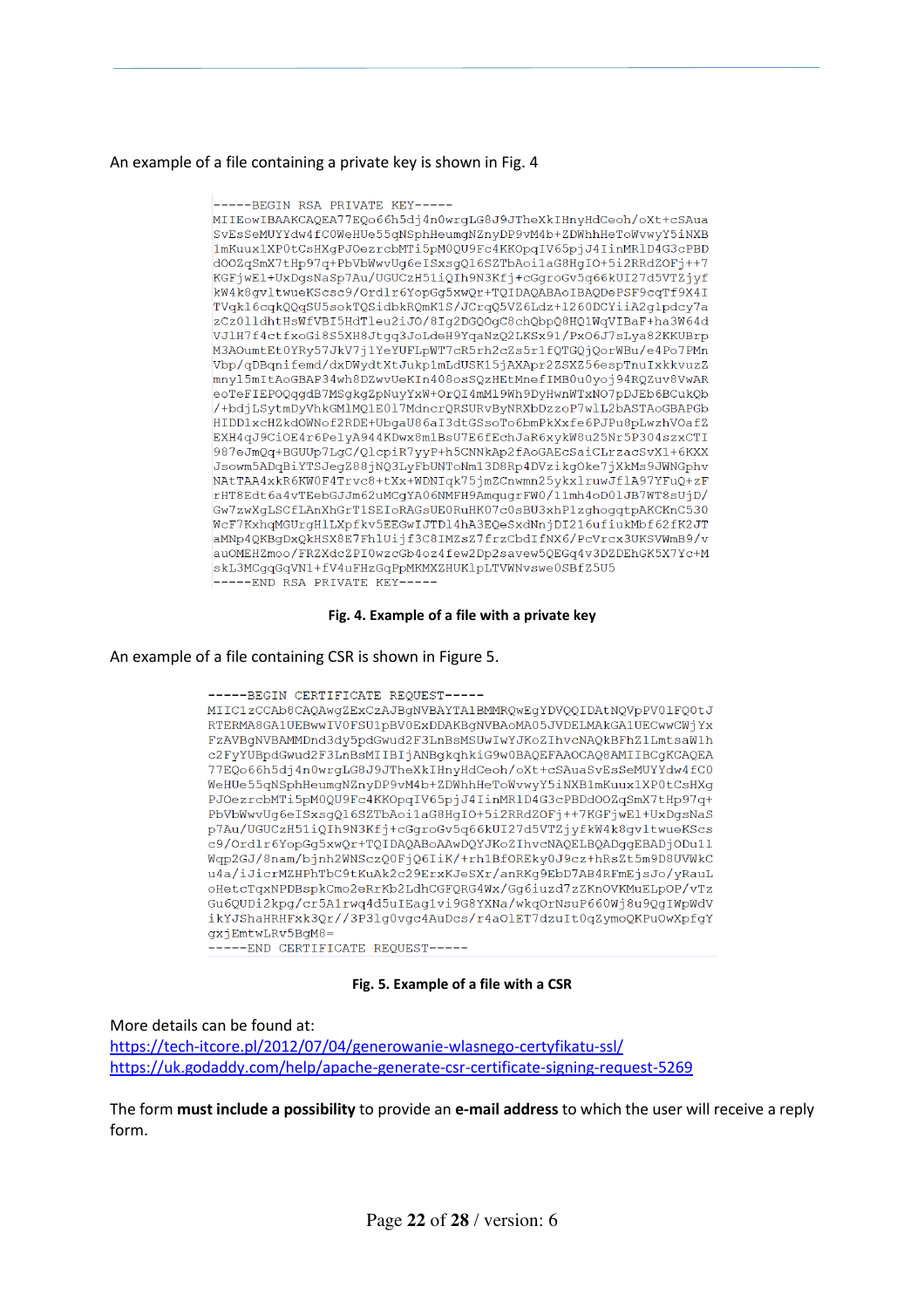In the form with the answer the ZSL Operator, the OBU Operator receives the Client Certificate encoded in base64 format.

It must be decoded. **Do not add BEGIN/END CERTIFICATE lines** to it, it is only necessary to use a tool that can decode the text encoded in Base64, e.g.:

- Notepad++ > Wtyczki > Mime Tools > Base64 Decode
- openssl base64 -d -in plik\_z\_zakodowanym\_certyfikatem.txt -out certyfikat.pem
- Websitehttps://www.base64decode.org/
- Certutil -decode plik\_z\_zakodowanym\_certyfikatem.txt certyfikat.pem (for Windows using the command line).

An example of a certificate in base64 is shown in Fig. 6.

ا 1961 S1CRUdJTiBDRVJUSUZJOAEURSAtl SAtCk1JSUVgekNDOW5jOAEnR1hNOTBHO1NxR1NJYjNEUUVCO3dVO TAM9WhHF1NM10VzZ00nERTDNNaHR10MN1czZV00F3RUFRYU55TUhRdwpDUV1FV1TwVFJRSXdRRFFk0md0VkhR IFRTU1Bb0dDQ3NHQVFVRkJ3TUNNQjhHQTFVZE13UV1NQmFBRk11bD1aQUQKbk81NERiOTQzd1dJNDUrc1Z3ck<br>NNQTBHQ1NxR1NJYjNEUUVCQ3dVQUE0SUNBUUJvYmZRdUNkV0hHZ0hiM1dDMQpIUDU2QXY2Wkk3b2szaVA1bXp xUmxzRHN3SU5wNHJWMkhvcmpPQUFDdHcyan1NeU1obU1kOFJ1bm1hUUNSVUK4CnBXcXdhL1J0Q1JidEdEL0pH<br>bEJzdnR5bzVJd3A2Tm9tVFB5TE55WVhLMUJUWmo3RWZxR1g3aH10SGRWNHBaZC8KMTk0V2hucnR3SV1UbW1NV HkvL3VubHhwbU9ieG95MmRvZXkvOTlnYVROeThNbnVYNGNuNm03dmVsbURmRTViKwptRGN4VUE5MiNLcXliMm hS2tRNkRSNGZVSLIVELLIErh2xTVilTLITLI3dkO5RWc3ZLIxahXhCO3VDdHhwZ2JuZVdTWELIKLILI1KLQh2LIVhVWnOQ aDc2RWdOc01VdWdYN1dCRWgzZ0thNjFDZTUybTRzY1h1YmpjMVBuTUE3eXRKaUNEeGtoNQpSMW5WVVRkeFloM FdTcWNFUv8zS11mVkJZe1Y0eHhzUWhuVH1VcndxNFt1M3n2bXNjV2k5bmZweXcvUFVnZTNRC1ZnUDRtUVnuYn UY29EN1NxNUthVm84RVQyM29rZUpqMGY5Tk9EN1p0V2wrVzBSbk1aK0dYTkc0Z0FWS0J1M3BibgphdWIyY1Vk 1AyK3hhbHZsUnhudjhsVHZxc2VRPT0KLS0tLS1FTkQgQ0VSVE1GSUNBVEUtLS0tLQo=

**Fig. 6. Base64 encoded certificate** 

An example of a certificate decoded in PEM (eng. Privacy-Enhanced Mail) format is shown in Figure 7.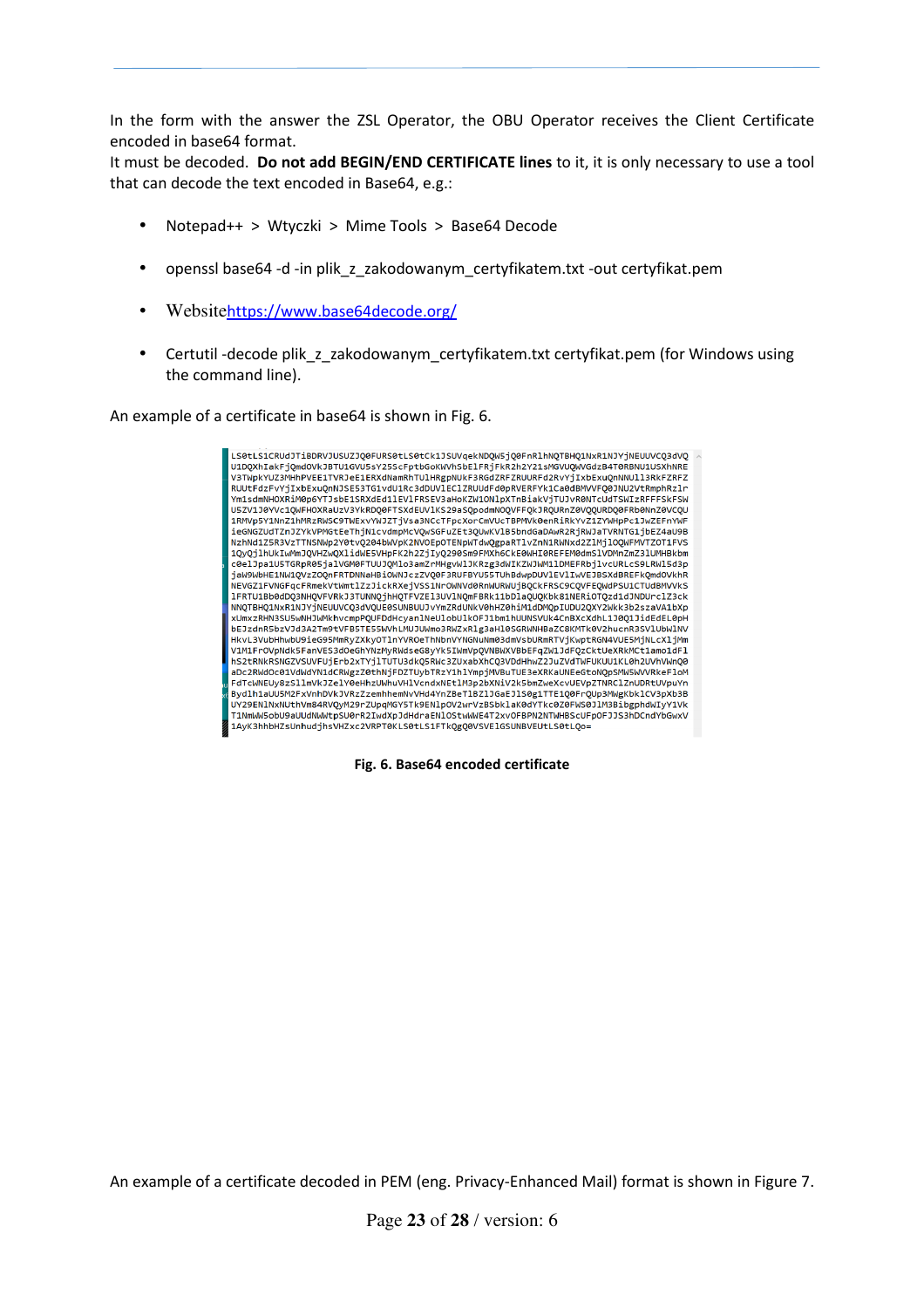----BEGIN CERTIFICATE---MIIIdiCCBF6qAwIBAqICBEOwDOYJKoZIbycNAOELBOAwge4xCzAJBqNVBAYTA1BM MRQwEgYDVQQIDAttYXpvd211Y2tpZTE9MDsGA1UECgw0SW5zdH10dXQgxYHEhWN6 bm/Fm2NpIC0qUGHFhHN0d293eSBJbnN0eXR1dCBCYWRhd2N6eTE8MDoGA1UECwwz WmFrxYJhZCBaYWF3YW5zb3dhbnljaCBUZWNobmlrIEluZm9ybWFjeWpueWNoICha LTYpMSkwJwYDVQQDDCBTRU5UIEdFTyBJVEwqW1NMIFR1c3QqTGV2ZWwqMSBDQTEh MB8GCSqGSIb3DQEJARYSc2VudGdlb0BpdGwud2F3LnBsMB4XDTE4MTAxODA3MDIw NFoXDTE5MTAxODA3MDIwNFowgZExCzAJBgNVBAYTA1BMMRQwEgYDVQQIDAtNQVpP VO1FQ0tJRTERMA8GA1UEBwwIV0FSU1pBV0ExDDAKBqNVBAoMA05JVDELMAkGA1UE CwwCWjYxFzAVBqNVBAMMDnd3dy5pdGwud2F3LnBsMSUwIwYJKoZIhvcNAQkBFhZ1 LmtsaW1hc2FyYUBpdGwud2F3LnBsMIIBIjANBgkqhkiG9w0BAQEFAAOCAQ8AMIIB CqKCAQEA77EQo66h5dj4n0wrqLG8J9JTheXkIHnyHdCeoh/oXt+cSAuaSvEsSeMU YYdw4fC0WeHUe55qNSphHeumgNZnyDP9vM4b+ZDWhhHeToWvwyY5iNXB1mKuux1X P0tCsHXgPJOezrcbMTi5pM0QU9Fc4KKOpqIV65pjJ4IinMRlD4G3cPBDdOOZqSmX 7tHp97q+PbVbWwvUq6eISxsqQ16SZTbAoilaG8HqIO+5i2RRdZOFj++7KGFjwEl+ UxDgsNaSp7Au/UGUCzH51iQIh9N3Kfj+cGgroGv5q66kUI27d5VTZjyfkW4k8qvl twueKScsc9/Ordlr6YopGg5xwQr+TQIDAQABo4IBdzCCAXMwCQYDVR0TBAIwADAd BgNVHQ4EFgQUgzh3qIG1qOBurhVB9SH5iJ4nIUswDgYDVR0PAQH/BAQDAgXgMBMG A1UdJQQMMAoGCCsGAQUFBwMCMIIBIAYDVR0jBIIBFzCCAROAFCwa4gqUtt+fYqFf dRdBtFwmNS1poYH2pIHzMIHwMQswCQYDVQQGEwJQTDEUMBIGA1UECAwLbWF6b3dp ZWNraWUxETAPBqNVBAcMCFdhcnN6YXdhMT0wOwYDVOOKDDRJbnN0eXR1dCDFqcSF Y3pub8WbY2kgLSBQYcWEc3R3b3d5IEluc3R5dHV0IEJhZGF3Y3p5MTwwOgYDVQQL DDNaYWvFgmFkIFphYXdhbnNvd2FueWNoIFRlY2huaWsgSW5mb3JtYWN5am55Y2gg KFotNikxHTAbBgNVBAMMFFNFT1QgR0VPIE1UTCBSb290IENBMRwwGgYJKoZIhvcN AQkBFg16NkBpdGwud2F3LnBsggIQAzANBgkqhkiG9w0BAQsFAAOCBAEABn/BJ7HT zSV+69+Q2uzWos+6tubKzJ8Eqv74s281WPhCGrYED2FID/3qLCN8kV+CpUoVaYoz PWwr/o0ednRDE/AIf2WnYb13UDxeWIFuSKx+kty+NvqCaq9JflrmjZWs6evZaRMs xbYj0pju/cIg2PPj6UNH0hwdX6yjvO8vRS25JWY4UFOekT5I6BMjfAEUbi75YXyK yHkdhLriwgRlHeQ4RVcodrPpn3+ojf07eidv3omHgQ7JmsGYCKu5ut4H7sGdOp28 tCuE0/IsrL7y4Suxo2uAR5RcW4COEPMtBkJh3XVvAYqKtH9dhGHu3ncR3F3TlqCO NSxRJ5JoNPxKTH4Pc8y/Ewa1p+YX3wVijzeE8t2blb6aZOcY+Hj2RA9Y13uG8ODb kRFcwP40Ht449Z2R/cZXkt23oC80uG1WQmzkz5BH6ZPuacQLdqEZ9ImTpcyUWE2A rblxdNRB15QnzvFVBaXvBhzROgB812tArfMCIfVxlYwCTZvajnDyWbm51QwWcXUv jdZn3vwsPYru0/ImhN0ulP+YB1/XA09nfcTUax8pWmoJJvSgYLx8Y5fnYsEGD+Be vbOI6JnX3ENhDo0Ewx5J2EEwxIVSrNjQ+cTIaYOjXLfoXWyZvwjiACzuoUNfBhMd oewlndkKjaOJFonsjprXzQOUqxwff87nnW/ALq/mbBK+YRQNA3MZhrS437En57Z/ GGbopA013SzYMqVXQ8BNgpPadYX/jCYX5x3C9S7QQMeWLzFj7CuR+U7KckDjNqhi vOnYclygaL4ofzZHwAEznYmlnyoLcNUDnNBmiGSSMRWp9n1+WMhD6VJJjKLn8Tpi lUV1EwvYubuOL4kX/56PxBa9ePXE/I4tYbF+9AGNsoHEslE1D5qN3yd13SgpHnR7 ueqBsmX+7yCq6KaNFmiiJhKHkO+Lq+6WY1hjcNUh7pp8cOZdAVFDNOiaOYdhCxU3 9u+FkpDYb01/sYjoVtKatwk+FEOmoa/fQIcrmllAbvmk/J8XYf+SHmUR5h9pU0sv hHmTUharftgtUjrktgBWW1tNHqP+Fwk8tpsWh4M4r6cMJ1ShxJ+Xc+cfgTiJwcvE otXX6ScZqlFm0gwUM1LNvJmN3zaycaaYjaHvIgiz8CVPomVaAtsaG7Oe9jKY74Ol 1kE47PRG3yGG456Rny1Wv38XBNpiWtTe+6NwlIEHSOPGIIpIuJnxsniO7bR1terY i7m2nzPvbI9Qn/bFMlLNVjU51UR5RcFtb/p++pvlQuX5cf/rNAnStBJT5mxdP7Du m+TyEWxCMZWZI+h+0okJWmPqKBnG4tsTQhceiP7W2qZis0jZk162u/V6+ooQP891 AEtZaGkLC+Y/lg == ---END CERTIFICATE-----

-----BEGIN CERTIFICATE-----MIIKwjCCBqqgAwIBAgICEAMwDQYJKoZIhvcNAQELBQAwgfAxCzAJBgNVBAYTAlBM MRQwEgYDVQQIDAttYXpvd211Y2tpZTERMA8GA1UEBwwIV2Fyc3phd2ExPTA7BgNV BAoMNEluc3R5dHV0IMWBxIVjem5vxZtjaSAtIFBhxYRzdHdvd3kgSW5zdH10dXQg QmFkYXdjenkxPDA6BgNVBAsMM1pha8WCYWQgWmFhd2Fuc293YW55Y2qgVGVjaG5p  $\begin{array}{ccccccccccccc} \multicolumn{2}{c}{} & \multicolumn{2}{c}{} & \multicolumn{2}{c}{} & \multicolumn{2}{c}{} & \multicolumn{2}{c}{} & \multicolumn{2}{c}{} & \multicolumn{2}{c}{} & \multicolumn{2}{c}{} & \multicolumn{2}{c}{} & \multicolumn{2}{c}{} & \multicolumn{2}{c}{} & \multicolumn{2}{c}{} & \multicolumn{2}{c}{} & \multicolumn{2}{c}{} & \multicolumn{2}{c}{} & \multicolumn{2}{c}{} & \multicolumn{2}{c}{} & \multicolumn{2}{c}{} & \multicolumn{2}{c}{} & \$ 

#### **Fig. 7. Example of a decoded certificate**

After decoding, you receive a file containing up to three certificates in PEM format:

- Client certificate,
- CA (Authorization Center) level 1 certificate, which issued the client certificate,
- CA (Authorization Center) level 0 certificate, which issued the CA level 1 certificate.

Each certificate begins and ends with the following lines:

-----BEGIN CERTIFICATE-----

-----END CERTIFICATE-----

The above lines mark the beginning and the end of individual certificates.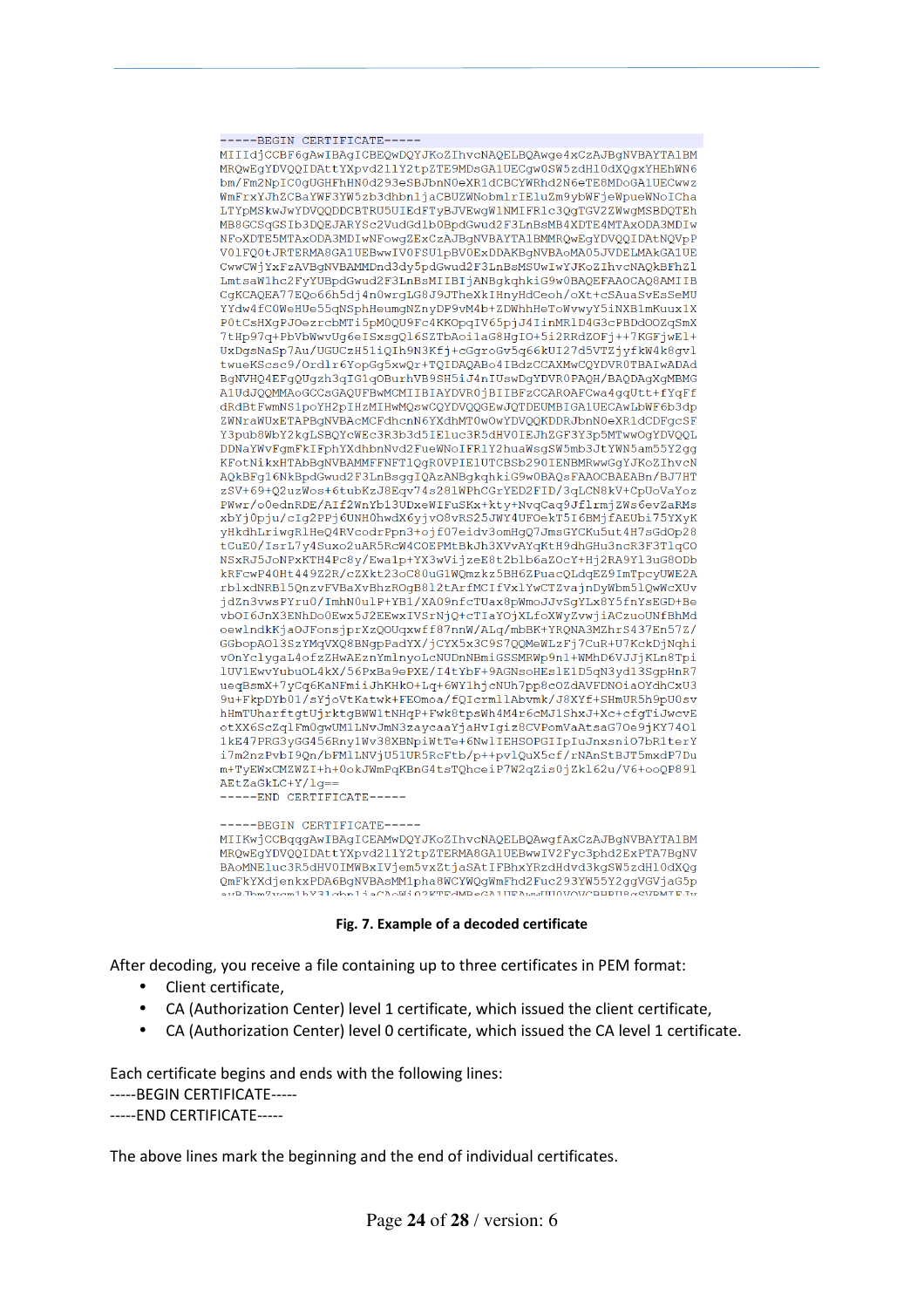The scope and use of data that are used to secure TLS communication is different and depends on the system / application used by the entity. However, typical requirements of SSL/TLS tools/components include the use of the following elements during SSL authentication:

- a client certificate;
- a private key, which secures the possibility of using the client certificate only by the entity that holds it;
- a certification / certificate chain, which authenticates the client certificate as a certificate issued by the relevant CA and contains:
	- a CA (Authorization Center) level 1 certificate, which issued the client certificate, a CA (Authorization Center) level 0 certificate, which issued the CA level 1 certificate.

In a Linux environment, the connection to the SPOE KAS may be tested by the curl tool. A sequence of commands is shown below. Certyfikat.pem means a received certificate that has been decoded from base64 to PEM format. Whereas fd1.key means the private (decrypted) key used to generate CSRs.

curl -X PUT --cert ./certyfikat.pem --key ./fd1.key -H 'Content-Type: application/json' -H 'cachecontrol: no-cache' -d '[{"id": "1960472", "dev": "ALBS8\_74718", "lat": 52.17264488, "lon": 21.1956136, "alt": 140.0, "tsp": 1505893301000000, "spd": 0.0, "acc": 15.17, "brg": 0.0},{"id": "1960473", "dev": "ALBS8\_74718", "lat": 52.17264546, "lon": 21.195608, "alt": 138.0, "tsp": 1505896249000000, "spd": 10.0, "acc": 15.17, "brg": 0.0}]' https://cloud.spoe-dev.ilpib.pl:8443/zsl/ssl/10000000-0001-1001-0001-0000000000001

**Note 1:** The address https://cloud.spoe-dev.il-pib.pl:8443/zsl/ssl/10000000-0001-1001-0001- 0000000000001 should be replaced with the address received from the form received by email, it concerns the content of the field **Adres URL usługi SPOE KAS dedykowany do komunikacji z usługą Operatora ZSL lub Operatora OBU**.

#### **Note 2: X.509 SSL/TLS client certificate on the ZSL's or the OBU Operator's side**

The responsibilities of the ZSL Service Provider or OBU Operator include:

- 1. obtaining the above-mentioned certificate:
	- a. the first one as a result of service registration;
	- b. each subsequent one before the expiration of 365 days after the previous certificate was issued;
- 2. using the current X.509 SSL/TLS client certificate to authenticate communication with the SPOE KAS data interface.

The first X.509 SSL/TLS client certificate is issued in response to sending to the SPOE KAS via a dedicated request portal for issuing an X.509 client SSL/TLS certificate via one of the two available forms of communication:

- 1. an XML document;
- 2. the service registration form filled in on the SPOE KAS service site in the dedicated SPOE KAS portal.

Another certificate may be obtained by sending a X.509 SSL/TLS client certificate request to the SPOE KAS via the dedicated portal via one of the two available forms of communication: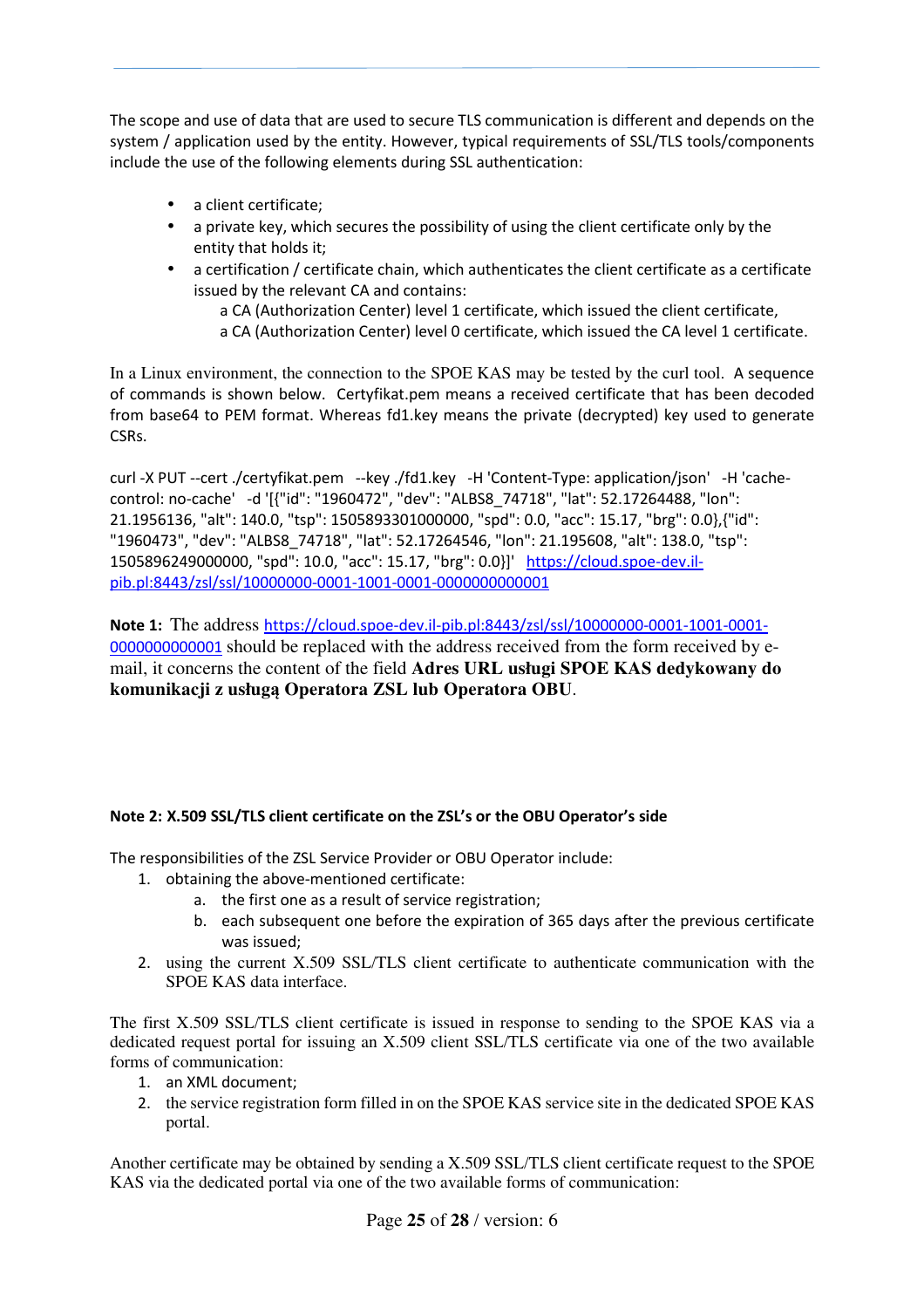- 1. an XML document;
- 2. the service data update form filled in on the SPOE KAS service site in the dedicated portal.

The X.509 SSL/TLS client certificate used to authenticate the ZSL Operator or OBU Operator during communication with the SPOE KAS data interface is the first of the certificates returned by the SPOE KAS in response to sending an XML form/document. Each of the returned certificates starts with the line "-----BEGIN CERTIFICATE-----" and ends with the line "-----END CERTIFICATE-----".

The expiration date of an X.509 SSL/TLS client certificate is available for viewing with the free OpenSSL toolkit using the following command:

openssl x509 -inform PEM -enddate –noout –in plik\_z\_certyfikatem\_klienta\_x509.pem

where:

• plik\_z\_certyfikatem\_klienta\_x509.pem is an example name of a file containing an X.509 SSL/TLS client certificate issued by the SPOE KAS.

Below is a sample response to the above command:

notAfter=Sep 30 08:30:58 2020 GMT

where:

- notAfter the label of the field "not after" from the X.509 certificate, which contains the final date of validity of the certificate, after which, you should neither use it nor trust it;
- Sep a three-letter abbreviation of the month's name, in this case it is the abbreviation for September;
- $\bullet$  30 day;
- 08:30:58 hour, minute and second;
- 2020 year;
- GMT a three-letter abbreviation of the time zone name, in this case it is an abbreviation of Greenwich Mean Time, meaning that in order to get an hour for the Europe/Warsaw time zone you have to add 2 hours for summer time and one hour for winter time to the given hour.

## 4 General recommendations

The transfer of GNSS data by the Operator to the SPOE KAS must ensure:

- Transmission of location data to SOPOE KAS according to the specifications described in this document;
- Queuing (events, location data);
- Remote updating of OBU/ZSL software;
- Self-diagnosis.

Upon request of the SPOE KAS administrator, the Operator's system must allow the Operator's administrator to parameterize at least the following parameters:

- o with the frequency of location data collection, the **basic output setting is 5 seconds**;
- o with the frequency of sending the location data, the **basic output setting is 1 minute (60 seconds)**;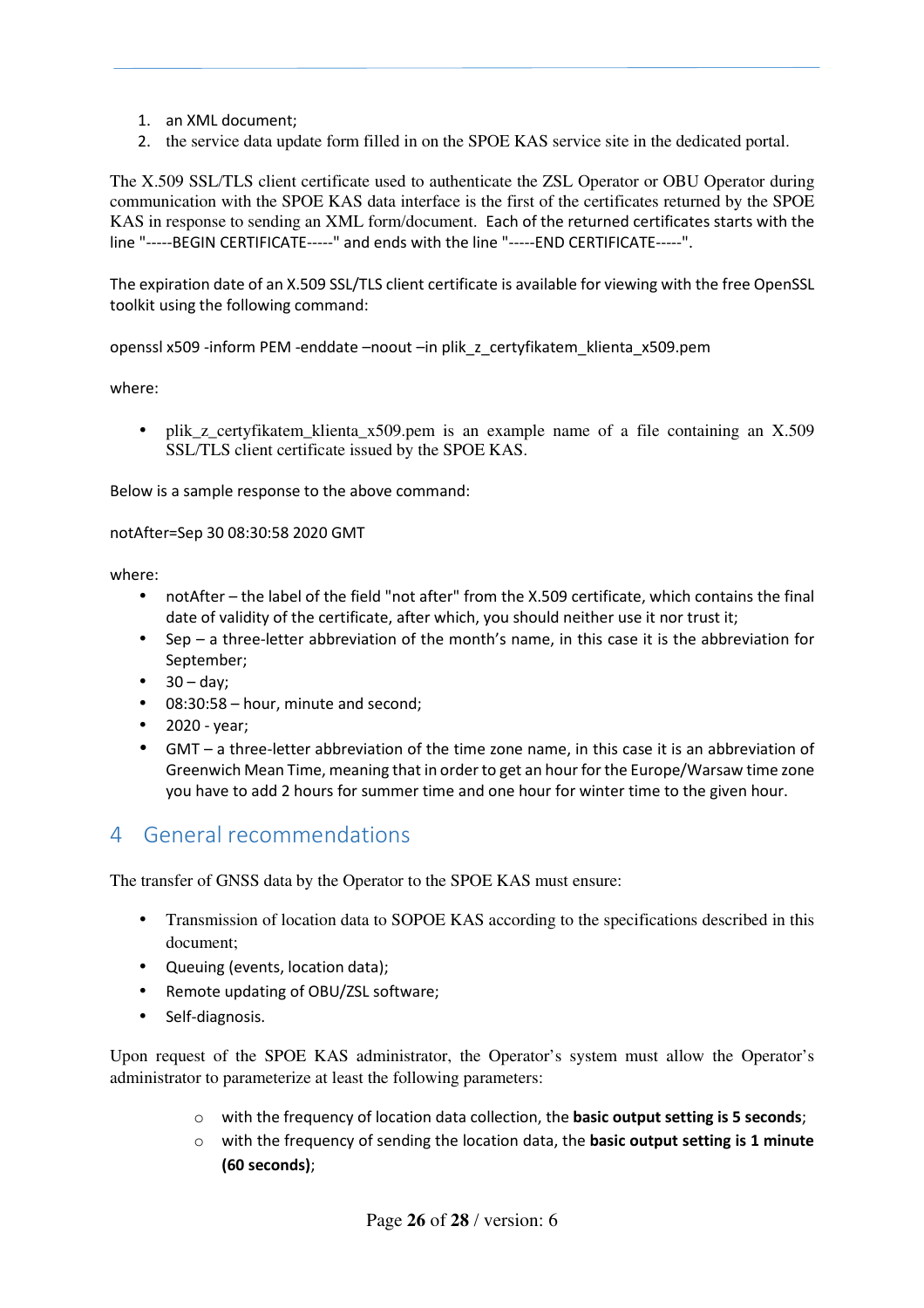$\circ$  recommended data buffer size minimum 250MB (that requirement is not mandatory);

The size of the data buffer must enable the storage of globalization data containing the attributes indicated in chapter 3.10.1 collected at the above indicated frequency and stored on the locator side not less than 10 days (unless previously sent to the SPOE KAS) and events indicated in chapter 3.4 JSON structure

 $\circ$  in case of communication problems, with a retransmission frequency in the range of 30 sec to 60 sec; the **basic output setting 60 seconds**;

OBU/ZSL must meet the following GNSS requirements:

- it has a sensitive GNSS receiver together with an antenna;
- it supports the following networks: GPS, GLONASS, Galileo;
- it supports the EGNOS system;
- The GNSS receiver supports A-GPS to reduce the time before the first location reception;
- The GNSS antenna and its connection to the GNSS receiver is shielded from interference (shielding);
- The GNSS receiver should refresh the position at least once per second;
- The GNSS receiver supports advanced jamming and falsification detection;
- All sensors calibrate automatically.

Optional: Software update of the GNSS Receiver is possible remotely via the cellular network;

The OBU/ZSL must meet the following network communication requirements:

- it has a module for communication with the cellular network together with the antenna;
- it provides remote access and a possibility of bidirectional data exchange with the central system via cellular network;

Optional: OBU/ZSL can receive messages from the SPOE KAS as text messages and can help displaying them to the user. For example, it can be information about the account balance, signaling the passage through the virtual gateway, warning about low account balance.

The OBU/ZSL must meet the following security requirements:

- OBE has a security unit such as the "Secure Access Module (SAM)" responsible for performing encryption algorithms and storing sensitive data such as keys, PIN and others;
- The security unit supports cryptographic algorithms such as encryption/decryption, random number generation, key storage;
- The security unit permanently stores sensitive data in non-volatile memory;
- Communication between the Security Unit and OBU components (such as CPU, modules, memory and others) uses authentication and encryption;
- Software is not significantly slowed down by secure communication between the Security Unit and external components;
- The security unit safely stores a unique ID and provides access to the software;
- The security unit is resistant to active and passive attacks;
- The security unit is resistant to mechanical modifications. Opening the OBU housing or security unit is impossible without leaving traces;
- Every attack attempt is detected, documented and controlled.